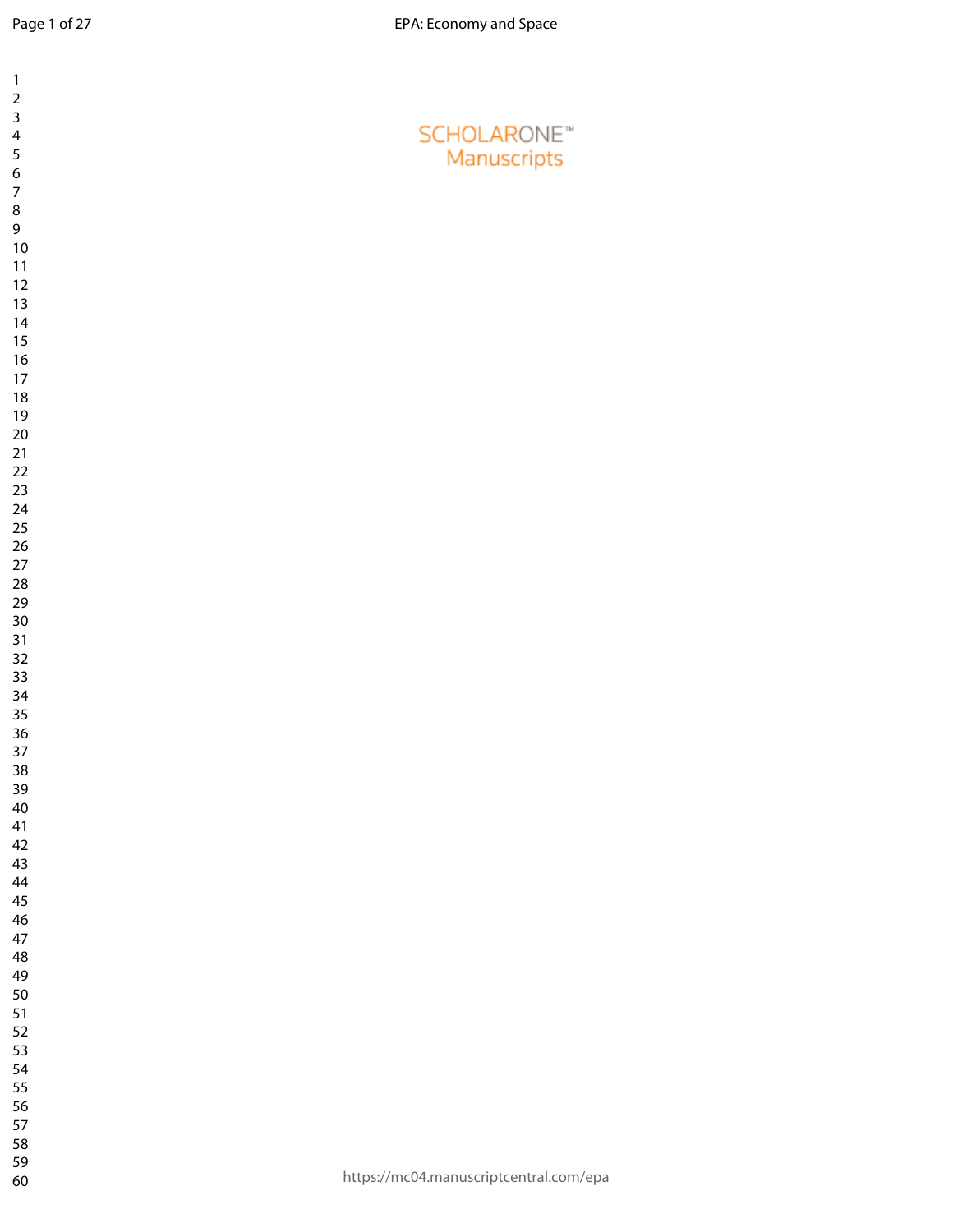# **Underinsurance as Adaptation: Household agency in places of marketization and financialization**

#### **Abstract**

sadvantage and advantage between these ty<br>derinsurance does not straightforwardly m<br>planation: that underinsurance is not a risk<br>ess on behalf of these households. Rather it<br>oduces place-specified responses within th<br>cetiz The underinsurance of property is pervasively and persuasively promoted as an indicator of risk and riskiness and, in western nations, is assumed to be aligned with socio-economic disadvantage. Yet, the solution – in its most simple form, buying more insurance – lacks critical interrogation of what the problem actually is. To better understand underinsurance, we map house and contents underinsurance across two municipalities and observe that the existing delineation of disadvantage and advantage between these two places is muted in relation to insurance – underinsurance does not straightforwardly map onto disadvantage. We provide an alternative explanation: that underinsurance is not a risk for households *per se* and does not represent riskiness on behalf of these households. Rather it is indicative of household agency that produces place-specified responses within the processes of financialization and marketization. We observe that the growth in renting, driven in part by housing financialization, is associated with property underinsurance. The history of renting as temporary and marginal informs renter decision-making to not insure, and thus, current financialized changes in housing co-produce rather than ameliorate underinsurance. We also conclude that in negating or resisting insurance marketization, households garner everyday financial and material adaptative capacity by underinsuring.

#### **Keywords**

Disadvantage, financialization, housing, insurance, marketization, place, underinsurance

### **Introduction**

*All action is collective since it is distributed; what vary are the mechanisms for attributing the source of the action* (Çalişkan and Callon, 2010: 10).

Underinsurance is understood as having no insurance to cover adverse events or having an insurance policy that does not provide adequate coverage. This 'problem' of underinsurance is gaining prominence, with persuasive arguments for action promulgated by both the insurance sector and governments in market-based economies and underpinned by what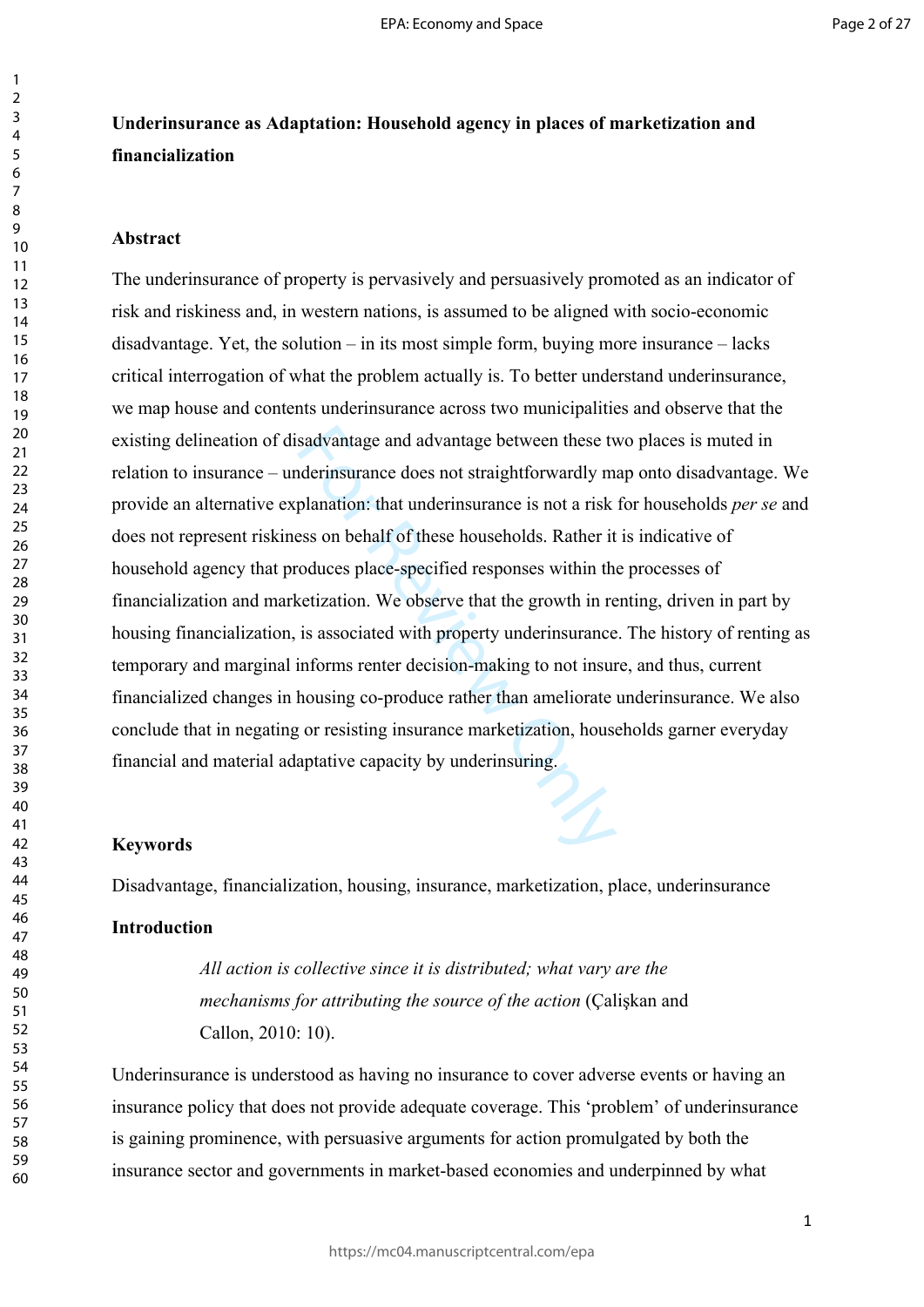$\mathbf{1}$  $\overline{2}$  $\overline{3}$  $\overline{4}$ 5 6  $\overline{7}$ 8 9

#### EPA: Economy and Space

appear to be startling gaps between what is insured and what is deemed insurable. Yet, the solution – in its most simple form, buying more insurance – lacks critical interrogation of what the problem actually is. Explanations of underinsurance – or identification of mechanisms for attributing the source of the problem (Çalişkan and Callon, 2010: 10) – have received little attention.

These areas of social five commonly seen as<br>
i) insurance manifests 'bricolage qualities'.<br>
al and judicial processes (Ewald, 1991; Zel:<br>
ns' (Collier, 2008; Ericson and Doyle, 2004<br>
-Guerrero, 2010; McFall, 2015), and the In this paper, we examine underinsurance in the context of financialization and marketization and, drawing on an empiric of property insurance, pose an explanation emanating the vantage point of households. There is a substantial body of work that considers insurance as collective or socio-material. Ossandón (2014: 291) observes, for example, that insurance is 'relational work' and '…routinely mixes areas of social life commonly seen as opposing each other'. For French and Kneale (2015) insurance manifests 'bricolage qualities'. It is constituted through economic, political, moral and judicial processes (Ewald, 1991; Zelizer, 2017), actuarial and non-actuarial 'calculations' (Collier, 2008; Ericson and Doyle, 2004; Lehtonen and Van Hoyweghen, 2014; Lobo-Guerrero, 2010; McFall, 2015), and the uneven distribution of power between insurers and insurees (Lobo-Guerrero, 2014). Insurance is also infused with affective promise, drawing together feelings of love, fear and security (McFall, 2011), hope (French and Kneale, 2009), trust (Lobo-Guerrero, 2013) and uncertainty, anxiety and distrust (Booth and Harwood, 2016).

The bricolage qualities of underinsurance are less well explored, hence taking direction from the introductory quote from Çalişkan and Callon (2010), we approach underinsurance as an outcome of processes embodying multiple and entwined human and non-human agencies – it is not determined by one form of agency, such as that of the rational individual. Thus, manifestations and explanations for underinsurance are inevitably numerous and dependent on where, what and whom is the focus of attention. If households, for example, are the focus of attention, then agency manifests through the financial, material and householder dimensions that constitute the household.

As we describe below, spurring our interest and focusing our attention in this regard are two category errors (re)produced in the universalising association between disadvantage and riskiness: The mapping of insurance status onto advantage/disadvantage; and the mapping of riskiness onto insurance status. Hence, central to the development of our explanation is the *placement* of underinsurance through mapping, particularly in relation to socio-economic indicators of disadvantage. Echoing Hall's (2010) observation that there is little work into the way finance technologies are (re)produced in specific places, French et al. (2011) argue: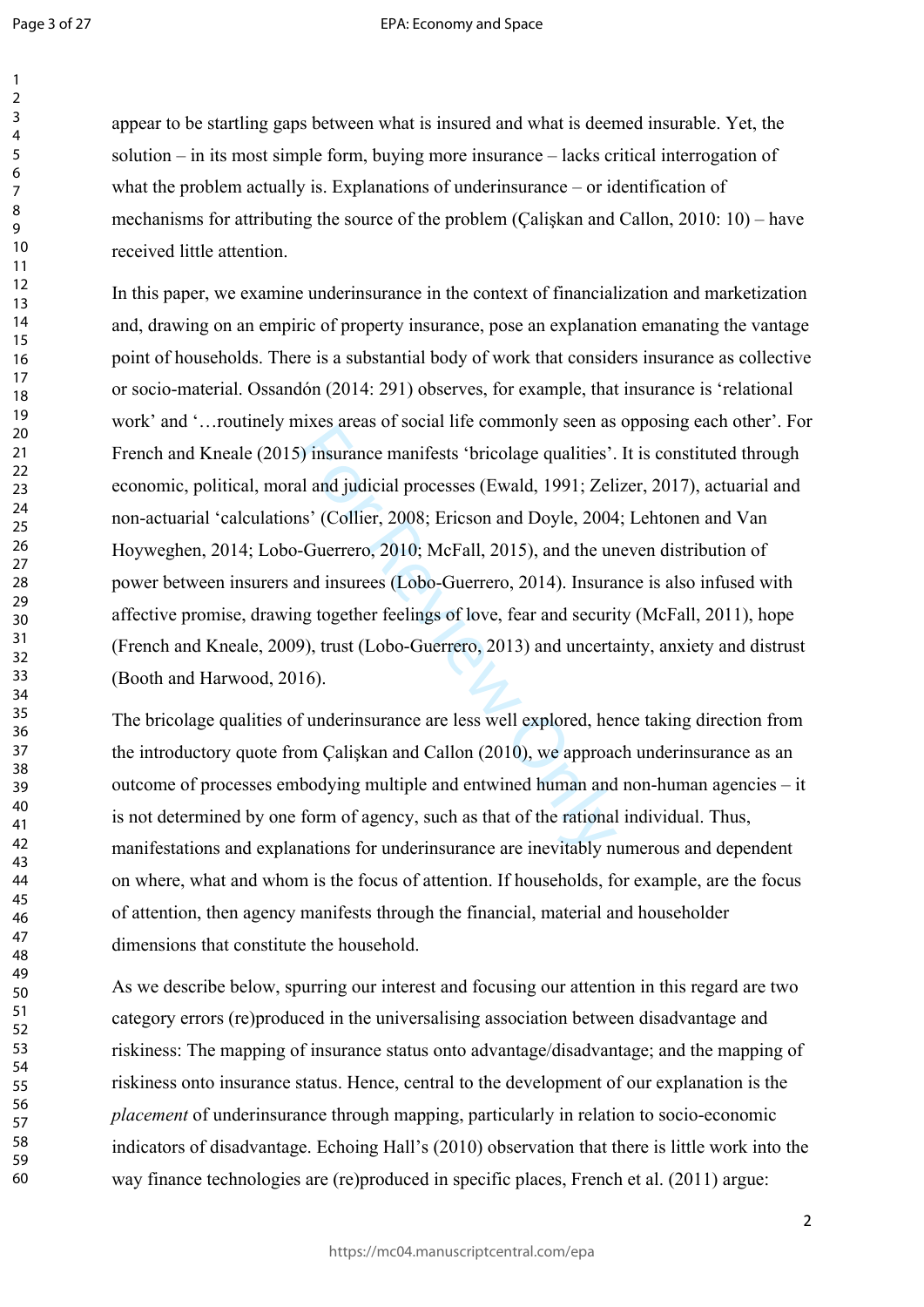that for the concept of financialization to serve as an effective rallying point for researchers working on the social consequences of money and finance… and as a means by which to intervene in contemporary policy debates, it needs to address a glaring lacuna at the heart of the financialization project; that is, its relative uncritical approach to the role of space and place within monetary and financial processes (French et al., 2011: 805).

complexity' of a second discursive 'map' (<br>methods approach but not one that enacts a<br>tive to the quantitative (Denzin and Lincoln<br>patial reality emerging through a dialectic be<br>financialization of everyday life and mar<br>ho To address this lacuna in the context of underinsurance, we adopt Cameron's (2007) recommendation for the role of human geographers in policy and practice: to match and enrich simplified quantitative maps of exclusion and disadvantage, with the 'critical, theoretical and historical complexity' of a second discursive 'map' (Cameron, 2007: 525). In this, we employ a mixed methods approach but not one that enacts a conservative politics by subordinating the qualitative to the quantitative (Denzin and Lincoln, 2011). Instead, our discussion represents a spatial reality emerging through a dialectic between spatial mapping and ideas pertaining to the financialization of everyday life and marketization. Here, we understand the former as how 'households are tied into ever more complicated relationships with the international financial system' (Hall,  $2011: 405$ )<sup>i</sup>, and the latter, as the process of 'gradually expanding the empire of commodities and imposing the financial world's modes of evaluation on more and more sectors of activity' (Callon, 2016: 17).

In contributing to a growing body of social science research considering insurance from the vantage point of households (e.g. Booth and Harwood, 2016; Lehtonen, 2017), we explain underinsurance as a form of household adaptation within context of everyday life. By not insuring, households exert agency within the processes of financialization and marketization and create non-insurantial opportunities. Rather than the distant, contingent benefit promised by insurance (Johnson, 2013), these opportunities (re)produce everyday uncertainty in more tangible and negotiable ways.

### **Underinsurance**

Insurance sector reporting on property underinsurance depicts a significant gap between what is insured and what is deemed insurable. The *A World at Risk: Closing the insurance gap* report identifies a global underinsurance gap of US\$162.5 billion (Lloyd's, 2018). Developing countries, such as Bangladesh and China account for 96 per cent of global underinsurance, and several countries are described as having 'slipped' into underinsurance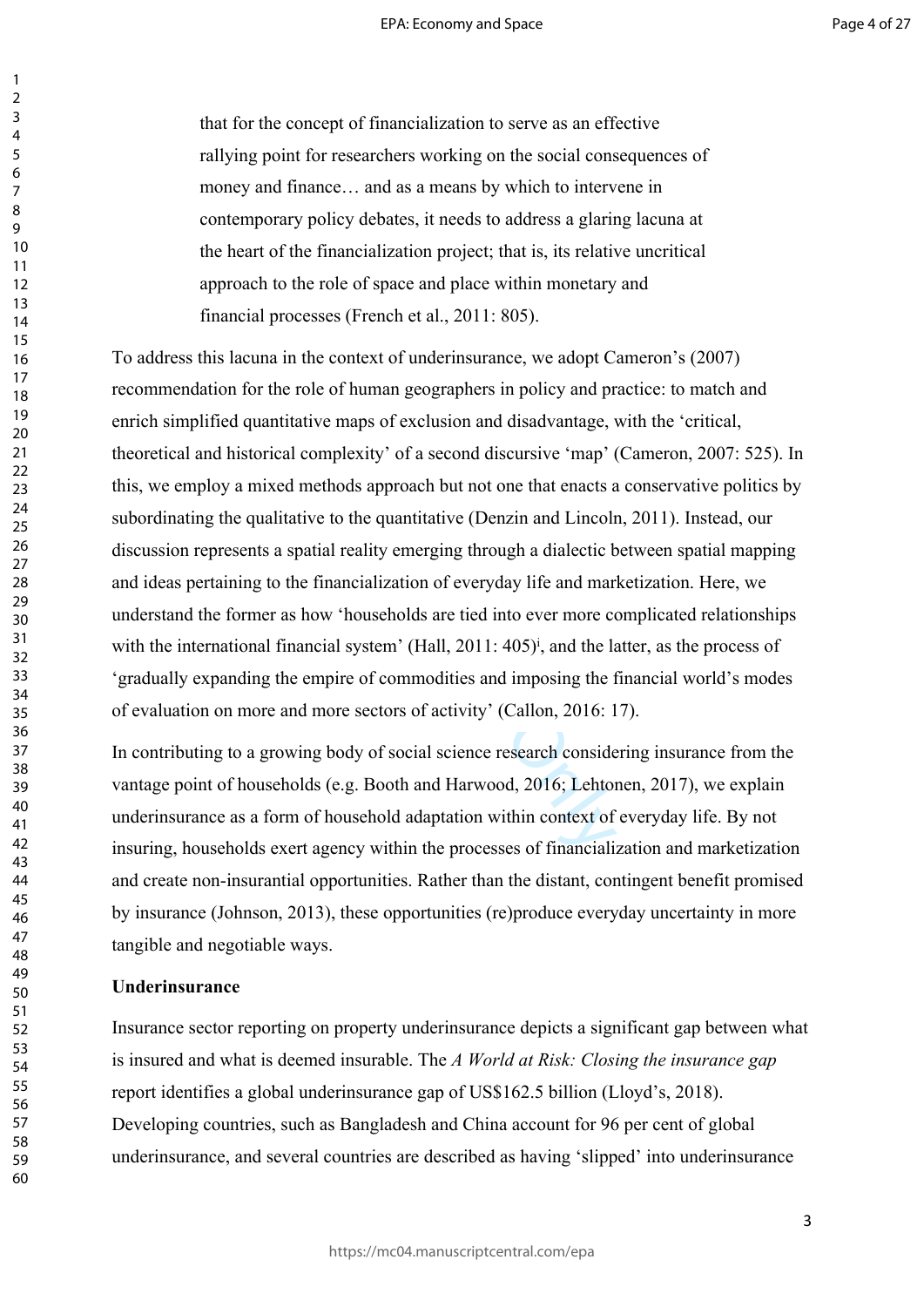$\mathbf{1}$  $\overline{2}$  $\overline{3}$  $\overline{4}$ 5 6  $\overline{7}$ 8 9

#### EPA: Economy and Space

between 2012 and 2018 – Japan, Russia, Sweden and the United Arab Emirates. As well as indicating market opportunities for the insurance sector, these levels of underinsurance appear to represent a significant financial and social problem.

However, there is little critical insight into patterns and longitudinal trends that constitute the rates of underinsurance reported by the insurance sector (e.g. Lloyd's, 2018). Rapid contextual changes make underinsurance hard to track. Expanding markets in Asia (Sturm and Oh, 2010) and the evolution of new insurance technologies and risk modelling (Johnson, 2014) mean that places, people and things that once lay beyond the reaches of insurance and insurers are now insurable. As such, national insurance gap data may appear to describe an urgent contemporary issue, particularly considering the rising cost of disasters (de Vet et al., 2019), but these kinds of underinsurance calculation are about more than identifying a problem in need of a solution. These data also represent new forms of knowledge production in which the phenomenon of underinsurance is concurrently created and ascertained.

e, particularly considering the rising cost is underinsurance calculation are about more<br>the more added as also represent new forms<br>of underinsurance is concurrently created<br>derinsurance by the insurance sector appear<br>ts i This (re)production of underinsurance by the insurance sector appears to be reflected (and refracted) by governments in market-based economies – sometimes in partnership with insurers – looking to address household underinsurance (e.g. State Government of Victoria, 2019). In the past, not having property insurance was a given and this is still the case in many parts of the world. Now, through marketization, more attention is being paid to uninsured people and places and there is a concerted effort to problematize this lack through calculation and labelling.

The 'problem' of underinsurance is becoming more pronounced in market-based economies as it also represents a challenge to securitization. Without insurance, assets are 'unsafe' and risks 'unabsorbed':

> At the core of securitisation is a process of risk shifting to households, and it is the capacity of households to absorb new financial risks that enables both these securities backed by household payments to circulate as 'safe' assets, and for this safety to give finance a material anchoring in social relations (Bryan et al., 2016: 46).

Households are being positioned as key players in maintaining global financial stability, both in providing their own budget stability and asset security and providing new and growing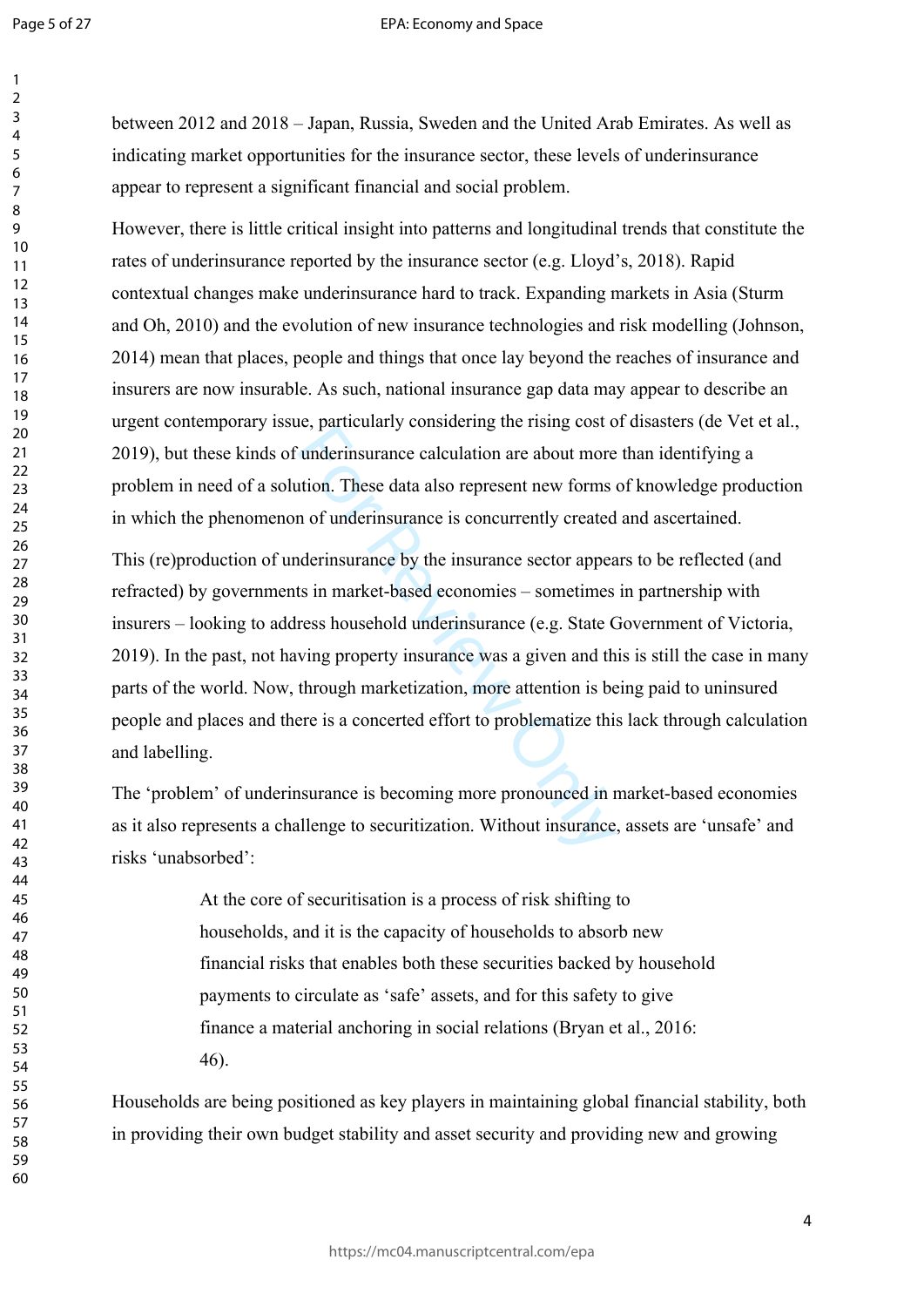fixed income streams that can be bundled into securitized financial assets (Bryan and Rafferty, 2018).

Situating underinsurance within marketization identifies it as part of networks that are arranged through:

> rules and conventions; technical devices; metrological systems; logistical infrastructures; texts, discourses and narratives (e.g. on the pros and cons of competition); technical and scientific knowledge (including social scientific methods), as well as the competencies and skills embodied in living beings (Çalişkan and Callon, 2010: 3).

and calculation of underinsurance seeks 'to<br>expected characteristics that is, to render th<br>underinsurance is a socio-technical device<br>thaps novel insurance 'goods' and markets.<br>discernible and passive goods – in this cas<br>d The conjoining creation and calculation of underinsurance seeks 'to make objects incapable of expressing novelty or unexpected characteristics that is, to render them passive' (Çalişkan and Callon, 2010: 6). In this, underinsurance is a socio-technical device in pacifying and normalising new, and perhaps novel insurance 'goods' and markets. In rendering active and unbounded relations into discernible and passive goods – in this case, insurance – underinsurance is enacted as part of the conception, production and circulation of goods and markets.

As Zelizer (2017) recounts in relation to the emergence of the life insurance industry, insurers have long been proactive in creating and maintaining markets and they have mobilised a range of devices or actors in this process of marketization. Like strategies in the 1800s that mobilised clean cut door-to-door sales men and notions of respectability (McFall, 2011; Zelizer, 2017) and actuarial calculations of household structural and moral 'dangerousness' (O'Malley and Roberts, 2014), underinsurance discourse and associated knowledge production contribute to pacifying relations of risk and uncertainty into insurance goods or products or, more specifically, extending the insurability of human and non-human entities. In this underinsurance itself is not being marketized, rather it is a socio-technical device in the processes of insurance marketization. Its current prominence pertains to 'the collective action structured by socio-technical devices and intended to establish successful bilateral commercial transactions and to promote their proliferation' (Callon, 2016: 28).

As well as acting within marketization, the 'problem' of underinsurance also highlights the uncomfortable perpetuation of inequality in financializing societies (Leyshon and Thrift 2007). In western nations, there is a well-established relationship between socio-economic status and property insurance uptake. Australians on lower incomes, for example, are less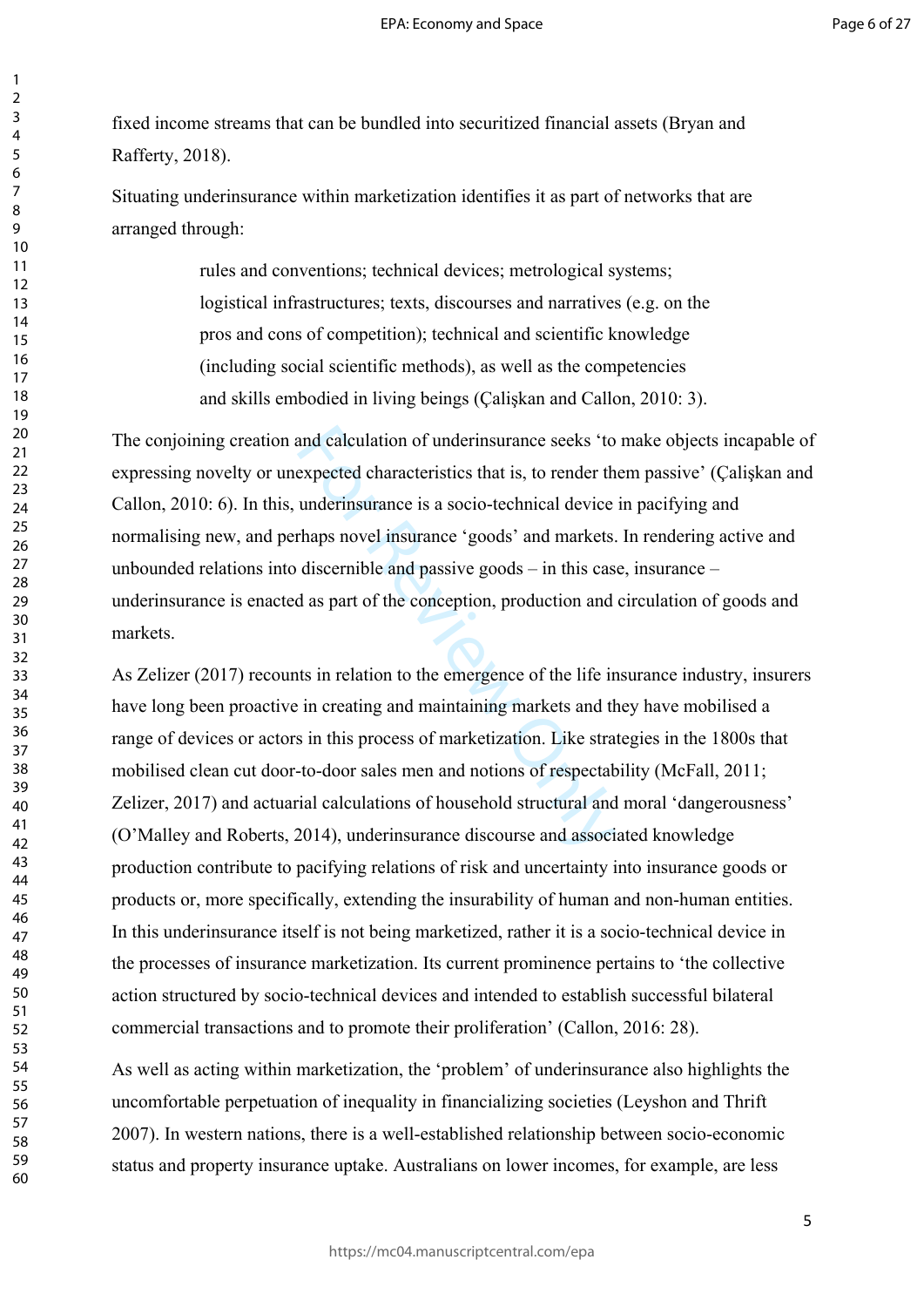Page 7 of 27

#### EPA: Economy and Space

60

likely to have house and contents insurance (Booth and Tranter, 2018), and in the United Kingdom low income has been identified as an indicator of house and contents underinsurance (Whyley et al., 1998). For government-sponsored flood insurance that covers damage to property in the United States, uptake is positively associated with educational attainment (Atreya et al., 2015). Therefore, disadvantaged communities – communities identified in terms of higher unemployment, higher low-skilled occupations, lower incomes and lower educational attainment (Australian Bureau of Statistics, 2019) – would appear more likely to have higher levels of underinsurance, with underinsurance a 'problem' aligned with welfare concerns.

and exerts for help give voice to marginant<br>2005). They also create normative categori<br>ron, 2007). Being defined in terms of exclu<br>t to a characterization of difference, immor<br>abitants of which have relinquished their n<br>su Labels like disadvantage and exclusion help give voice to marginalized and poor communities (Cameron, 2005). They also create normative categories that can pathologize people and places (Cameron, 2007). Being defined in terms of exclusion (financially, socially or otherwise) can amount to a characterization of difference, immorality and redundancy, and as defining places the inhabitants of which have relinquished their moral obligations for competitiveness and consumption (Cameron, 2006). Failure to become a financialized, responsibilized subject or community can be equated or conflated with moral deviancy (Pike and Pollard, 2010). This is juxtaposed with the mainstream marking of inclusion as 'normality, morality, responsibility, independence and competitiveness' (Cameron, 2006: 401).

Previous research demonstrates how easily insurance, or more specifically underinsurance, can be mapped onto these normative boundaries. Lo (2013a) identifies social norms and expectations as contributing to decisions to insure. Some residents of a wildfire-prone area read moral deviancy in those without insurance, describing themselves and familiar neighbours as 'good insured-type people' (Booth and Harwood, 2016: 50). Other researchers, who assume individual rational agency, project a sense of irrationality on those who do not insure, inferring a need to discipline such individuals and communities into better behaviour (e.g. Block, 2006; Kunreuther and Pauly, 2009). Those without insurance are at risk or are in and of themselves risky (O'Malley and Roberts, 2014), and those with insurance are not living in risk, or at least living in significantly less risk.

The insurance sector figures for underinsurance introduced above pose an immediate challenge to these characterizations. It would be ludicrous to suggest that developing nations suffer from collective moral deviancy, and that Japan and Sweden have recently suffered a loss in moral fibre. Explanations based on disadvantage status would also be a long bow to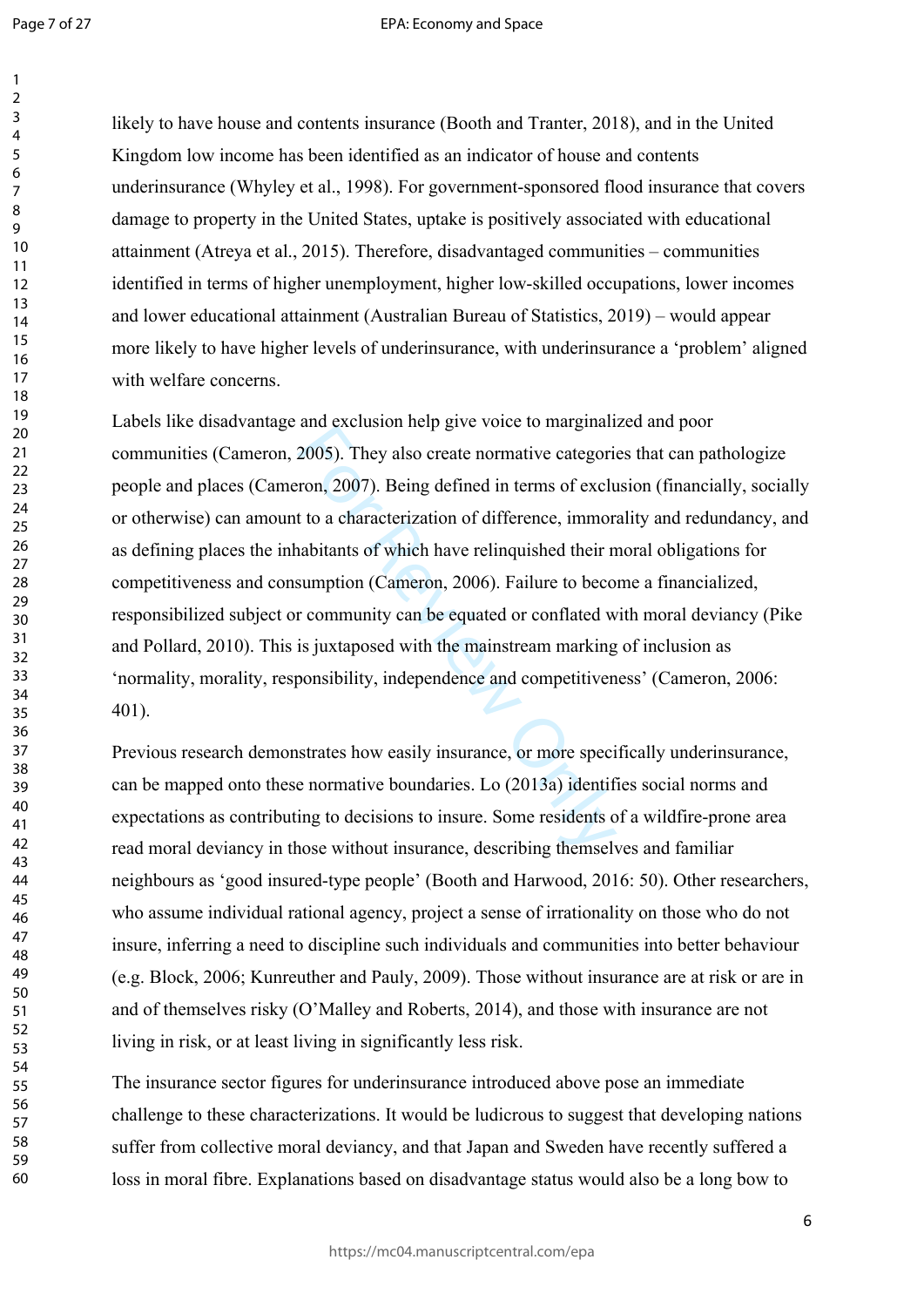draw in relation to the 41 per cent of Australian renters without contents insurance (Booth et al., 2015), half of residents in the State of Victoria identified as having no property insurance coverage or inadequate coverage (State Government of Victoria, 2018), and 82 per cent of bushfire-affected households in the Blue Mountains, New South Wales being inadequately insured (Legal Aid NSW, 2014).

These category errors that (re)produce a universalising association between disadvantage and riskiness reveal some bricolage qualities of underinsurance, particularly how it is constituted within the moral terrains of financialization and marketization. As a socio-technical device underinsurance is constituted through powerful insurance ontologies and epistemologies – orders of truth and knowledge determined and legitimized by insurers and associated judicial and political processes. It embodies everyday qualities of morality and affect: delineating the 'good insured self' from the deviant uninsured self, and evoking uncertainty and stigmatization of uninsured places and people.

relative and regiminized by insured end tembodies everyday qualities of morality a<br>the deviant uninsured self, and evoking uned places and people.<br>residents in a wildfire-prone area also found<br>ant machinations of the insur A study of middle-class residents in a wildfire-prone area also found that everyday factors rather than the more distant machinations of the insurance sector and market contribute to insurance decision-making (Booth and Harwood, 2016). For those with property insurance, a range of trade-offs inform decision-making. These can involve issues of affordability, fulfilling familial expectations, identifying many possessions as irreplaceable, hedging bets about likely forms of loss, and uncertainty about insurers coming through as promised. Decision-making is 'momentary rather than monetary; as constituting an entanglement of insurantial moments constructed within uncertainty and anxiety, rather than fiscal accountancy' (Booth and Harwood, 2016: 50). For some non-insured residents, insurance is a risk in and of itself: a lack of trust of profit-driven insurers and a lack of certainty in the capacity of insurance produces a sense of insecurity that some choose to avoid.

Focusing on the underinsurance bricolage signposts other explanations of underinsurance, with a range of factors imbuing household decision-making. It also avoids critiques of marketization that represent a 'tug-of-war' between freedom and tyranny:

> Some argue that marketization allows individuals to escape the tyranny and liberticidal constraints of social life. Others maintain that by extending the reign of merchandise, marketization leads, on the contrary, to the programmed disappearance of community life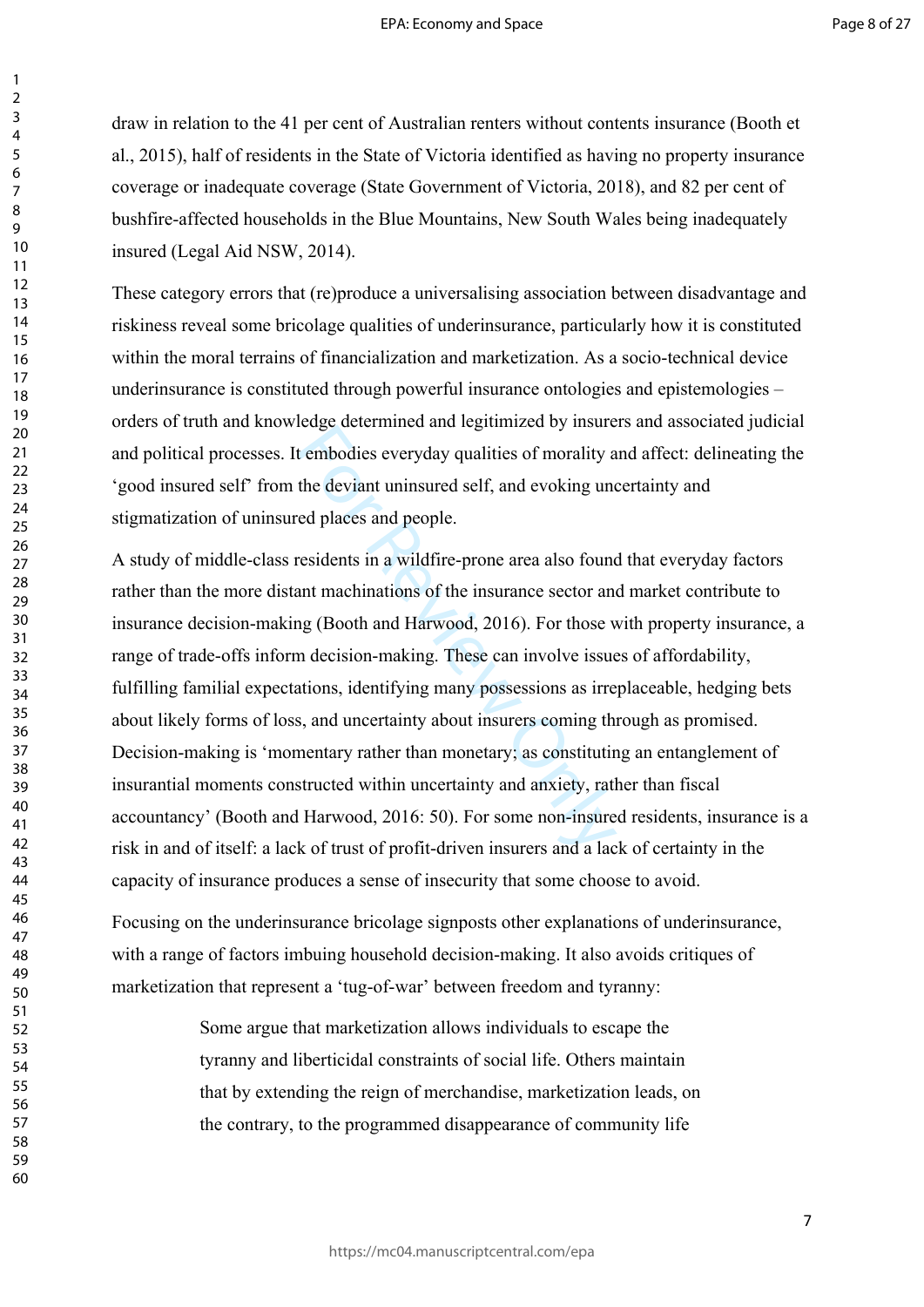$\mathbf{1}$  $\overline{2}$  $\overline{3}$  $\overline{4}$ 5 6  $\overline{7}$ 8 9

#### EPA: Economy and Space

and solidarity behaviours; on the one hand, freedom, on the other, injustice and inequalities (Callon, 2016: 33).

Neoliberalism more generally does not produce a singular, deterministic reality that invites a clear-cut choice between dissent and assent (Williams et al., 2014). Its manifestation is spatially and temporally variegated, and produces complexities, contradictions and openings that exceed neoliberal aspirations. Through the financialization of everyday life, insurance – in theory – should be becoming more normalized. However,

> financialization inevitably fails to live up to its promise to generate long-term security – but in doing so the spatial contradictions, limitations and discrepancies of financialized capitalism have remained much less well explored (French et al., 2011: 808).

Placing underinsurance through our two-layered mapping (spatial and discursive) provides an opportunity to further explore the bricolage qualities of underinsurance, as they manifest for households within a specific place.

### **Study area**

d discrepancies of financialized capitalism<br>ch less well explored (French et al., 2011: a<br>hrough our two-layered mapping (spatial an<br>explore the bricolage qualities of underinsi<br>pecific place.<br>iric is based on the small an Our underinsurance empiric is based on the small and adjoining cities of Hobart and Glenorchy in Australia's island state of Tasmania. Our selection of the Glenorchy-Hobart area is determined not so much by significance but exemplar. Glenorchy-Hobart area is, by and large, ordinary when compared to many other places with an uneven distribution of socio-economic advantage and disadvantage. However, the juxtaposition of Hobart – the most advantaged municipality in the state, with Glenorchy – one of the more disadvantaged (Australian Bureau of Statistics, 2019)<sup>ii</sup>, graphically serves the purpose of this paper.

Tasmania has a population of ½ million, around half of which resides in the Greater Hobart region (Australian Bureau of Statistics, 2019). Greater Hobart encompasses seven local government areas including the cities of Glenorchy and Hobart. Hobart is Tasmania's capital city and covers a land area of 78 km 2 , with a population of 52,191. It is predominantly middle-class, and as a local government area is the state's least disadvantaged and most advantaged area (Australian Bureau of Statistics, 2019). Glenorchy covers a land area of 121 km<sup>2</sup> and has a population of 46,790. It's farming and industrial history defines its workingclass demographic, and out of a total of 29 municipalities, it is the state's 8th most disadvantaged. Its residents are more likely to have lower incomes and educational attainment, higher unemployment, and hold unskilled occupations than the other 21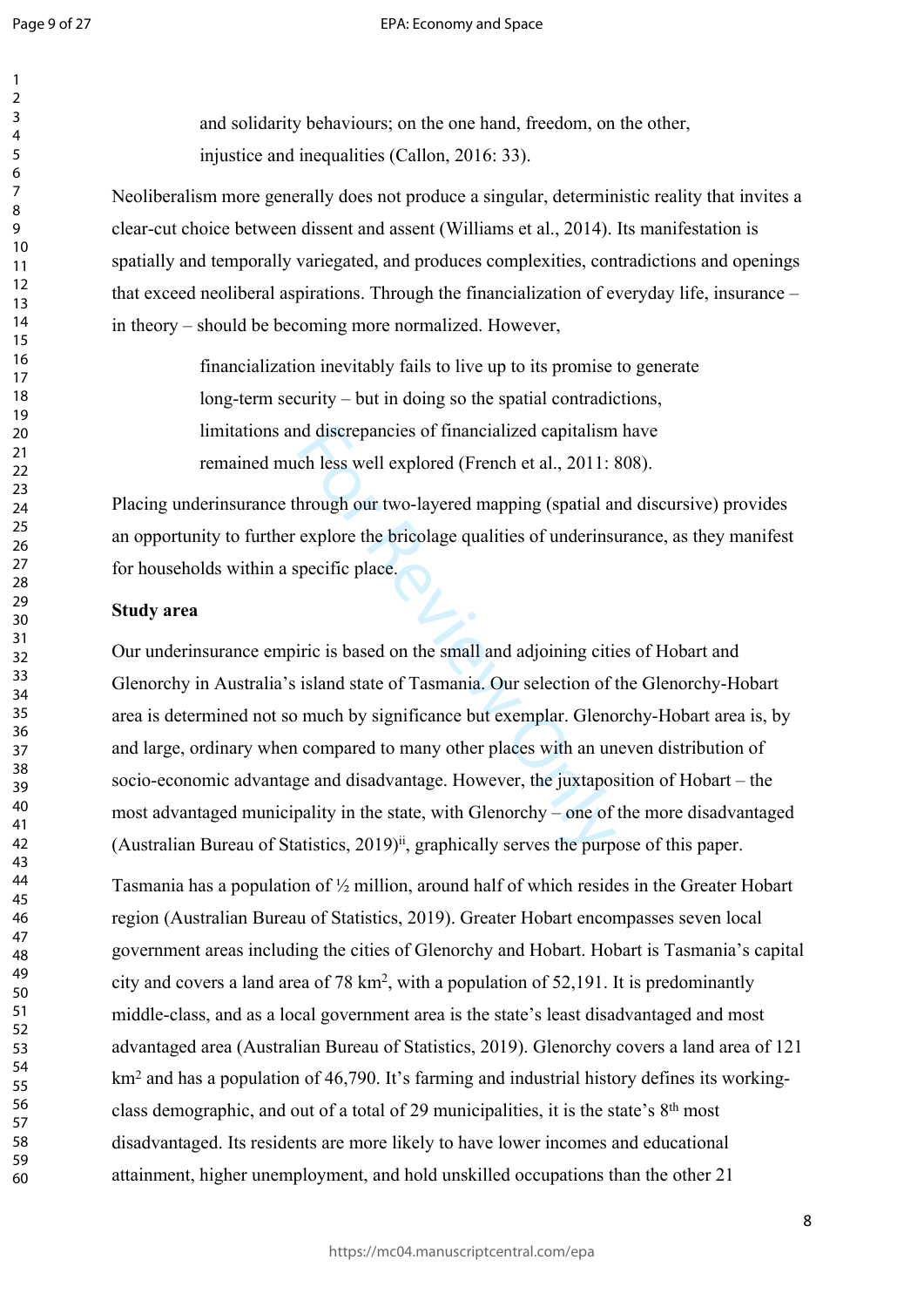Tasmanian local government areas, including Hobart (idcommunity, 2018). As illustrated in Figure 1 and based on the Index of Relative Socioeconomic Disadvantage (IRSD) (Australian Bureau of Statistics, 2019), as well as being distinct in terms of disadvantage status, both municipalities include a degree of internal variegation.



Figure 1. Map of socioeconomic disadvantage in Glenorchy-Hobart.

As measured by the Index of Relative Socioeconomic Disadvantage (IRSD) (Data source: Australian Bureau of Statistics, 2019). Each shaded polygon represents a census Statistical Area 1 (SA1) unit containing around 150 households.

In Glenorchy, 63 per cent of dwellings are owner occupied and 34 per cent, rented. In Hobart, 61 per cent of dwellings are owner occupied and 35 per cent, renters (Australian Bureau of Statistics, 2019). These patterns reflect national figures: Australia-wide 62 per cent of dwellings are owner occupied and 29 per cent rented. In this context, the insurance of property is, by and large, a private affair – there are no national-scale property or disaster insurance schemes (McAneney et al., 2016). Governments and non-government organisations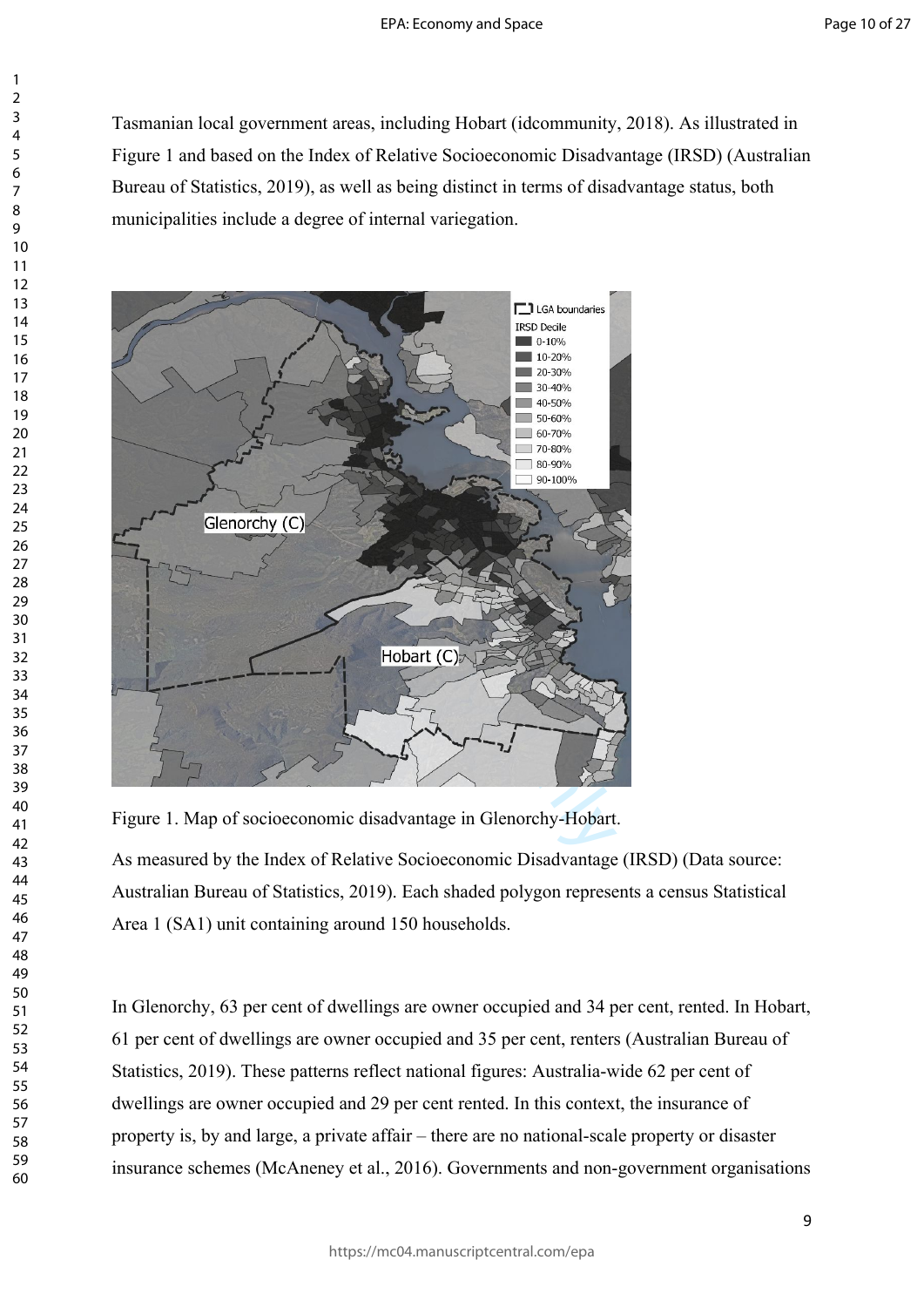$\mathbf{1}$  $\overline{2}$  $\overline{3}$  $\overline{4}$ 5 6  $\overline{7}$ 8 9

provide some financial support to households who's property is impacted by large-scale disaster events, but most rely on insurance to recover houses and contents impacted by these and other adverse events (de Vet et al., 2019). For homeowners, around 84 per cent for Australians have house insurance, 85 per cent, contents insurance, and 79 per cent, both house and contents insurance (Booth and Tranter, 2018). For renters, around 60 per cent have contents insurance, with the insurance of the buildings the responsibility of landlordinvestors.

### **Data and Methods**

Ing an inadequate poincy. Here we use uncomparate house and/or contents insurance. To spatia<br>In by exploring the relationship between derestions in the 2015 Australian Survey of Sc<br>v of Australian adults (Blunsdon, 2016). As previously introduced, house and contents underinsurance can refer to both not having an insurance policy and having an inadequate policy. Here we use 'underinsurance' as a descriptor for not having house and/or contents insurance. To spatially map this underinsurance, we began by exploring the relationship between demographic factors and insurance status using questions in the 2015 Australian Survey of Social Attitudes (AuSSA), an omnibus postal survey of Australian adults (Blunsdon, 2016). The 2015 AuSSA used a random sample of names and addresses from the Australian Electoral Roll to generate a sample that was representative of the Australian population. Each participant was posted an explanatory letter, followed by a questionnaire and up to three reminders. 1211 responses were received (a response rate of 26 per cent).

The specific survey question on insurance status was: 'Thinking about your main place of residence, which of the following best describes the type of insurance cover that you or someone who lives with you has purchased? The residence is currently covered by … House and contents insurance; Contents insurance only; House insurance only; Neither house nor contents insurance.'

The question that guides our statistical analysis, that will allow us to map underinsurance patterns, is: 'What are the key sociodemographic indicators of property insurance coverage in Australia?' In response to previous findings (withheld for peer review), we examine the following hypotheses for higher levels of underinsurance:

- (1) Those with lower socioeconomic status
- (2) Those who not are married or living with a partner
- (3) Younger Australians
- (4) Renters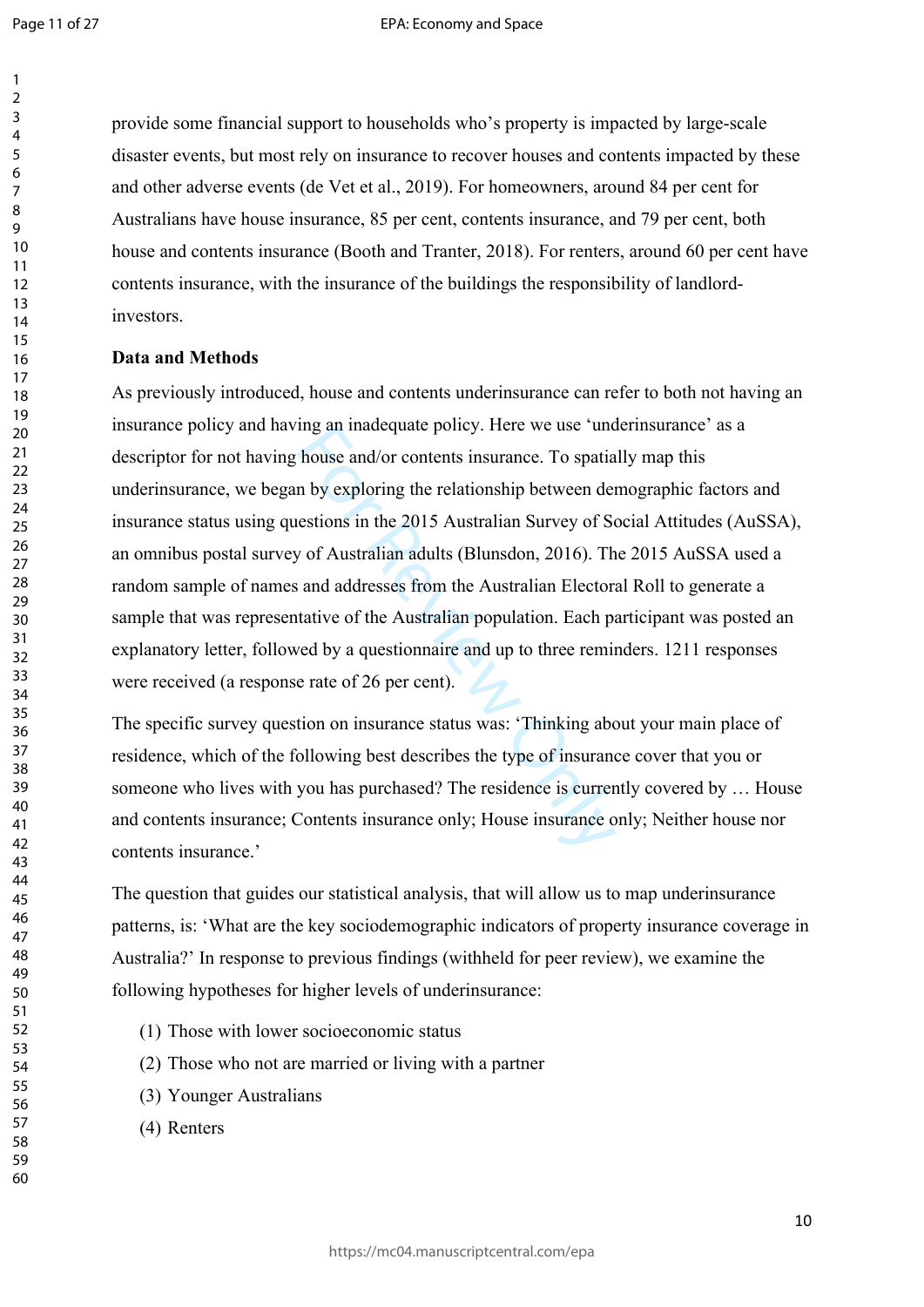This previous research has also indicates that living in a large city is significant, but we did not examine this as this variable in the AuSSA is self-reported and not able to be meaningfully connected to spatial data.

As insuring property involves two different types of insurance (house and contents) and insurance choice and options are influenced by housing tenure (owner occupier and renting), we consider contents insurance for renters and house and contents insurance for owner occupiers. In other words, both renters and owner occupiers require property insurance to recover from adverse events – renting households need contents insurance and owneroccupied households need house and contents insurance. Since our focus is on the (under)insurance of homes as a mechanism for repair and replacement after an adverse event rather than comparing across insurance types (i.e. house vs contents), we combine these two types for our analysis of underinsurance.

ross insurance types (i.e. house vs contents<br>ross insurance types (i.e. house vs contents<br>underinsurance.<br>ls of underinsurance to test our hypotheses<br>underinsurance (e.g. withheld for peer revi<br>ian census data (Australian We developed new models of underinsurance to test our hypotheses, derived from previously identified factors driving underinsurance (e.g. withheld for peer review) and that were also available in 2016 Australian census data (Australian Bureau of Statistics, 2019). The response variable selected was a dichotomous variable (1/0) of renters having contents insurance and owner occupiers having house and contents insurance, or not having either of these. To test the importance of socioeconomic status, predictor variables of having tertiary education, having a household income<AUD\$650 per week, being employed and having a mortgage were used. To test the importance of age, predictor variables of being aged 20–34 and, being aged 55+ (with a referent of being aged 35-54) were used. To test the importance of marital status, predictor variables of having a spouse and being separated or divorced (with a referent of neither being in a live-in relationship nor separated) were used.

Logistic regressions with a binomial error distribution and logit link function were performed, using the *glm* function in R v3.5.1. Separate models were run testing each hypothesis, and a full model including all predictor variables was run. Models were compared using Akaike's Information Criteria (AIC), a widely used information theory-based measure for comparing the fit of different models that preferences models with fewer predictor variables but that retain explanatory power (Burnham and Anderson, 2004). 'Better' models selected are those with lower AIC values.

To create a spatial map of underinsurance – and given that there is no publicly available data on which households have house and/or contents insurance, or not – we developed a method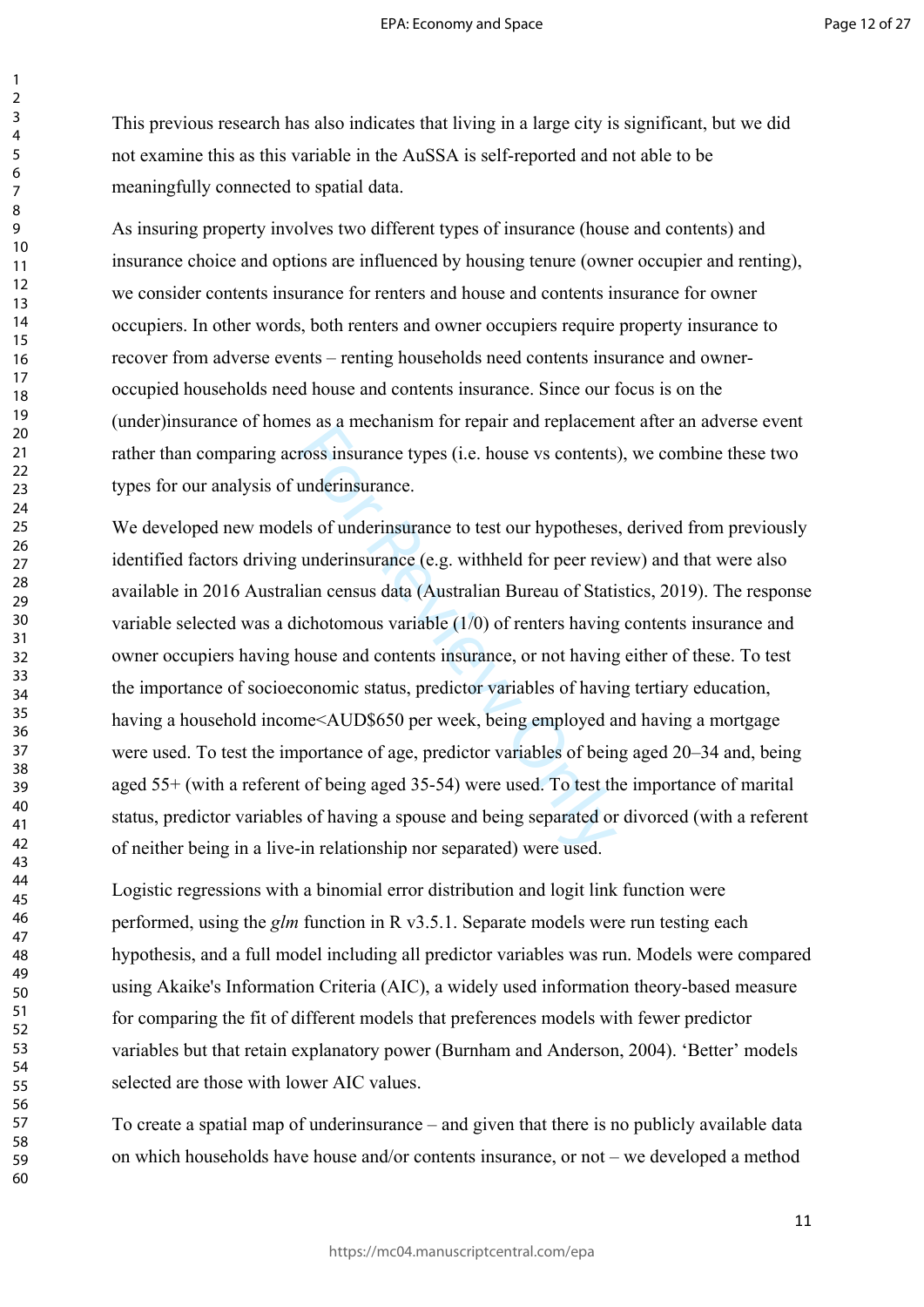$\mathbf{1}$ 

60

to extrapolate the patterns of underinsurance evident in the AuSSA data. To do this we combined the results of the full model of underinsurance with spatially explicit 2016 Australian census data (Australian Bureau of Statistics, 2019). For this spatial mapping, regression coefficients were converted to probabilities by taking the exponent of each coefficient to generate the odds ratio, then using the formula *probability = odds / (1 + odds).* For each Statistical Area 1 (SA1) unit (containing approximately 150 households) the proportion of residents or households was determined for each predictor variable from raw census data (Supplementary material, Table 1).The level of underinsurance (proportion of people predicted not to have insurance) was then predicted separately for renters and owner occupiers for every SA1, and a single map generated by weighting the predictions by the proportion of renters and owner occupiers per SA1.

We acknowledge some limitations with our data, including the lack of data on rental properties and house insurance. We do not know if these properties are insured by landlordinvestors or not, and how this may be associated with socio-demographic variables and contribute to the mapping. As we conclude below, there is need for more research in this regard.

#### **Results**

owner occupiers per SA1.<br>
imitations with our data, including the lack<br>
urance. We do not know if these properties<br>
z. As we conclude below, there is need for<br>
g. As we conclude below, there is need for<br>
confirmed some of The results of this study confirmed some of our hypotheses (Table 1). The full model shows that people are less likely to be underinsured if they have a spouse ( $p \le 0.001$ ,  $z = -4.5$ ), and more likely to be underinsured if they were renting  $(p<0.001, z=5.3)$  or had a low income  $(p<0.01, z=3.4)$ . When comparing partial models exploring different hypotheses, the Housing Tenure model was the best predictor of underinsurance (AIC=781), closely followed by the Marital Status model (AIC=787), then by the Socioeconomics model (AIC=818). Indicators of Socioeconomic Status other than income (educational attainment and being employed) were not significant in any model. Similarly, the other indicator of Marital Status (being separated) were not significant in any model, nor the other indicator of Housing Tenure (having a mortgage). While no age variables were significant in the full model of underinsurance, being over 55 was a significant ( $p<0.05$ ,  $z=-2.5$ ) predictor in the Age model (AIC=857). Being aged 20-34 was not significant in any model. Bivariate relationships showed similar patterns (Figure 2), although being separated and being aged 20-34 were associated with higher levels of underinsurance.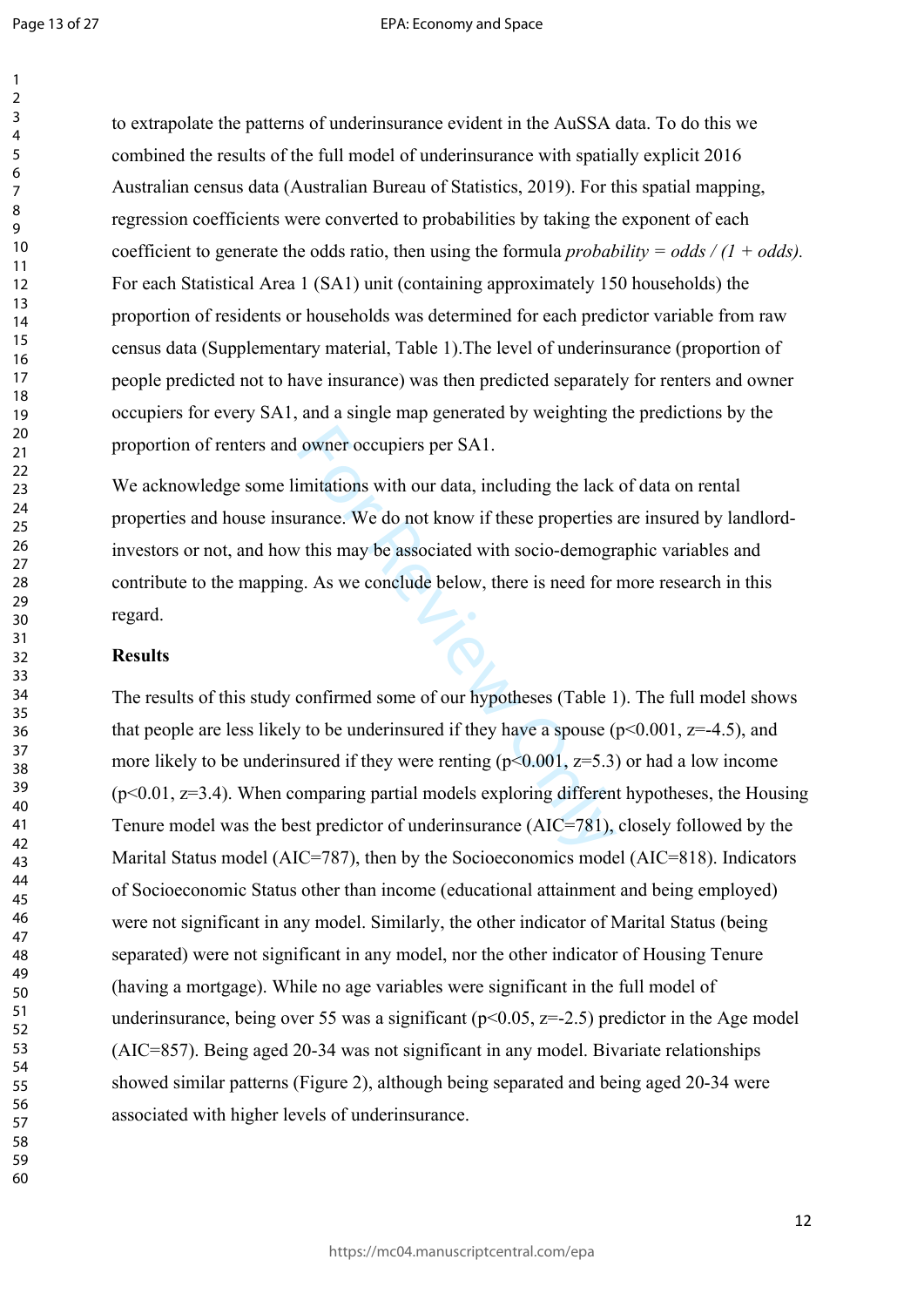# EPA: Economy and Space

# Table 1. House and contents underinsurance (odds ratios).

| Model                                | Full     | Tenure            | Socioeconomics    | Age    | <b>Marital Status</b>                 |
|--------------------------------------|----------|-------------------|-------------------|--------|---------------------------------------|
| Renter                               | $4.6***$ | $6.3***$          | --                | --     | --                                    |
| Mortgage                             | 1.8      | 1.6               | $- -$             | --     | --                                    |
| Graduate                             | 0.9      | $- -$             | 0.9               | --     | $\qquad \qquad -$                     |
| Low income                           | $2.6***$ | $\qquad \qquad -$ | $3.2***$          | --     | $\hspace{0.05cm}$ – $\hspace{0.05cm}$ |
| Employed                             | 1.0      | $--$              | 1.3               | --     | $- -$                                 |
| Aged 20–34                           | 0.7      | --                | --                | 1.2    | --                                    |
| Aged $55+$                           | 0.8      |                   | $\qquad \qquad -$ | $0.6*$ | $--$                                  |
| Spouse                               | $0.3***$ |                   | $\qquad \qquad -$ | --     | $0.2***$                              |
| Separated or Divorced                | 1.1      |                   |                   | --     | 1.3                                   |
| Nagelkerke pseudo-R2                 | 0.35     | 0.17              | 0.12              | 0.05   | 0.16                                  |
| AIC                                  | 677      | 781               | 818               | 857    | 787                                   |
| ${\bf N}$                            | 962      | 1066              | 1039              | 1083   | 1062                                  |
| Notes: ***p<0.001 ** p<0.01 * p<0.05 |          |                   |                   |        |                                       |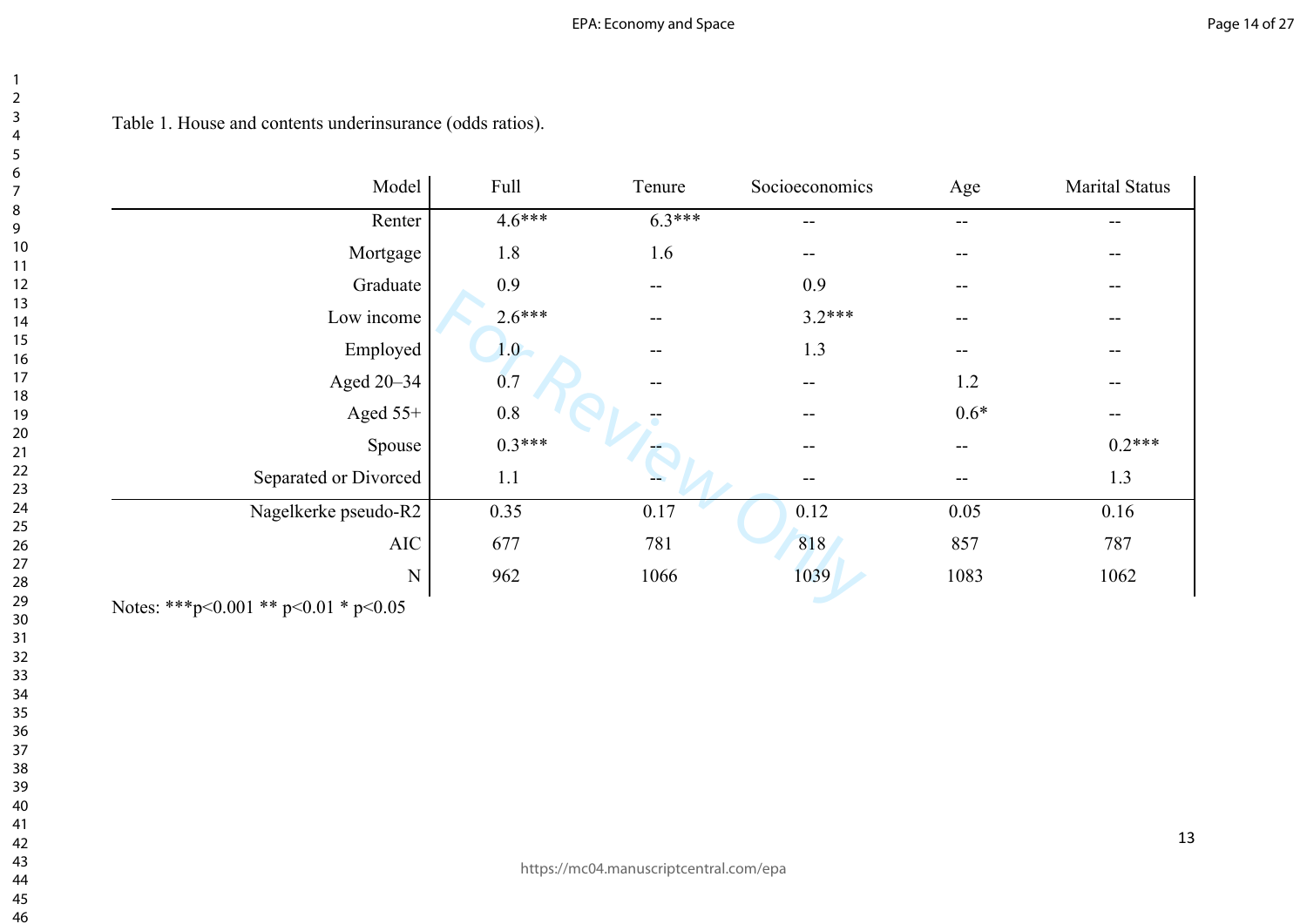

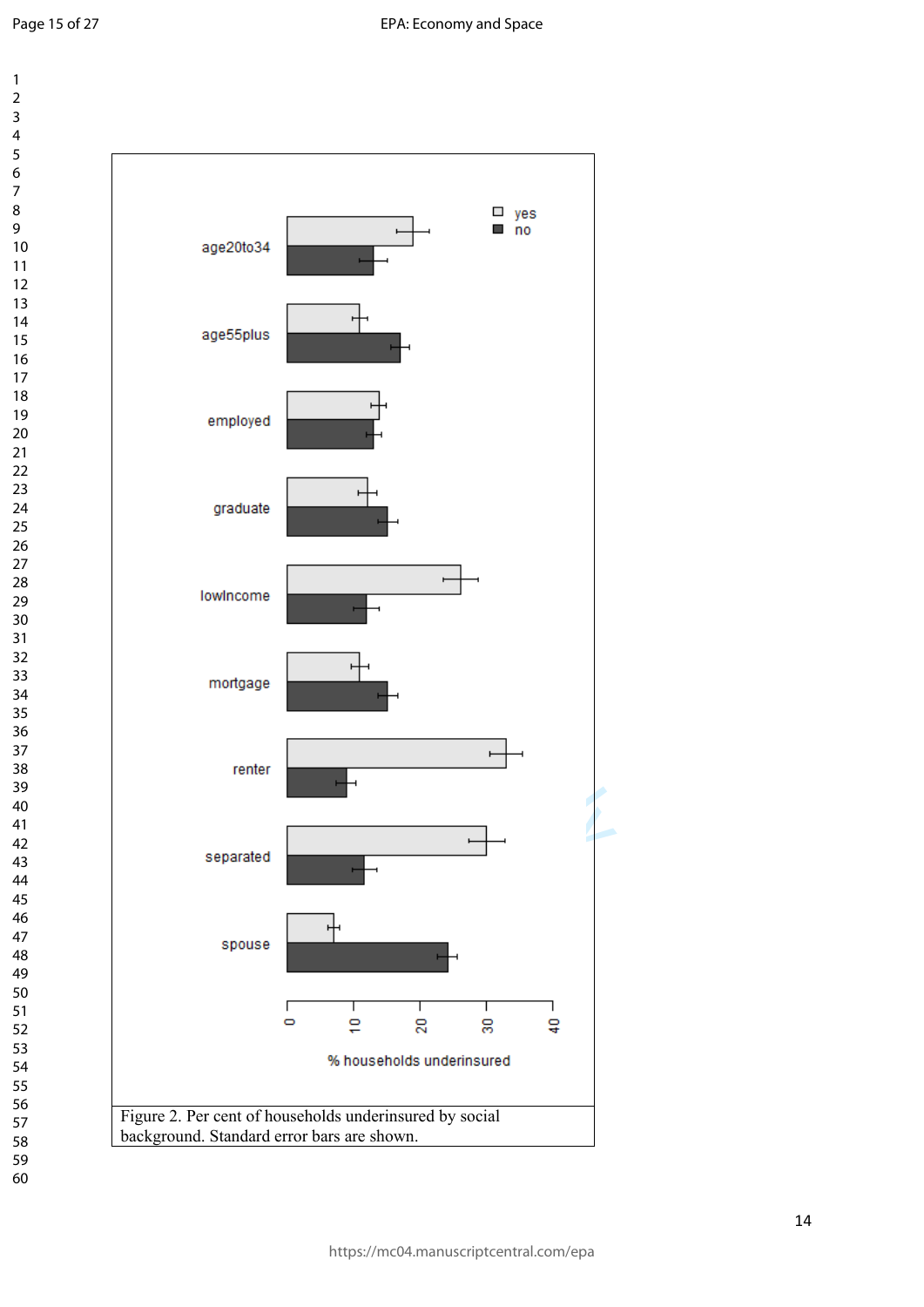When these models are combined with 2016 Australian census data to predict underinsurance (Figure 3), the clear patterns of disadvantage mapped on to administrative boundaries appear muted (Figure 1). Instead, relatively high levels of underinsurance are evident in the most advantaged areas of the City of Hobart, and relatively low levels of underinsurance are visible in the most disadvantaged areas of Glenorchy. Instead, the strongest driver of patterns appears to be patterns in tenure – renters are much more likely to be underinsured than owner occupiers. For example, one SA1 district in Glenorchy (6101505) has a high proportion of residents with low incomes (43 per cent), low employment (18 per cent) and a low number of university graduates (10 per cent) but also very low predicted levels of underinsurance (16 per cent). Another SA1 district in Hobart (6102708) has a high level of employment (77 per cent), a small number of low-income earners (13 per cent) and a high proportion of university graduates (36 per cent), but also a relatively high level of predicted underinsurance (24 per cent) (Table 2).



Figure 3. Map of underinsurance for Glenorchy-Hobart.

Darker shading indicates higher modelled levels of underinsurance. Each shaded polygon represents a different census Statistical Area 1 (SA1) unit.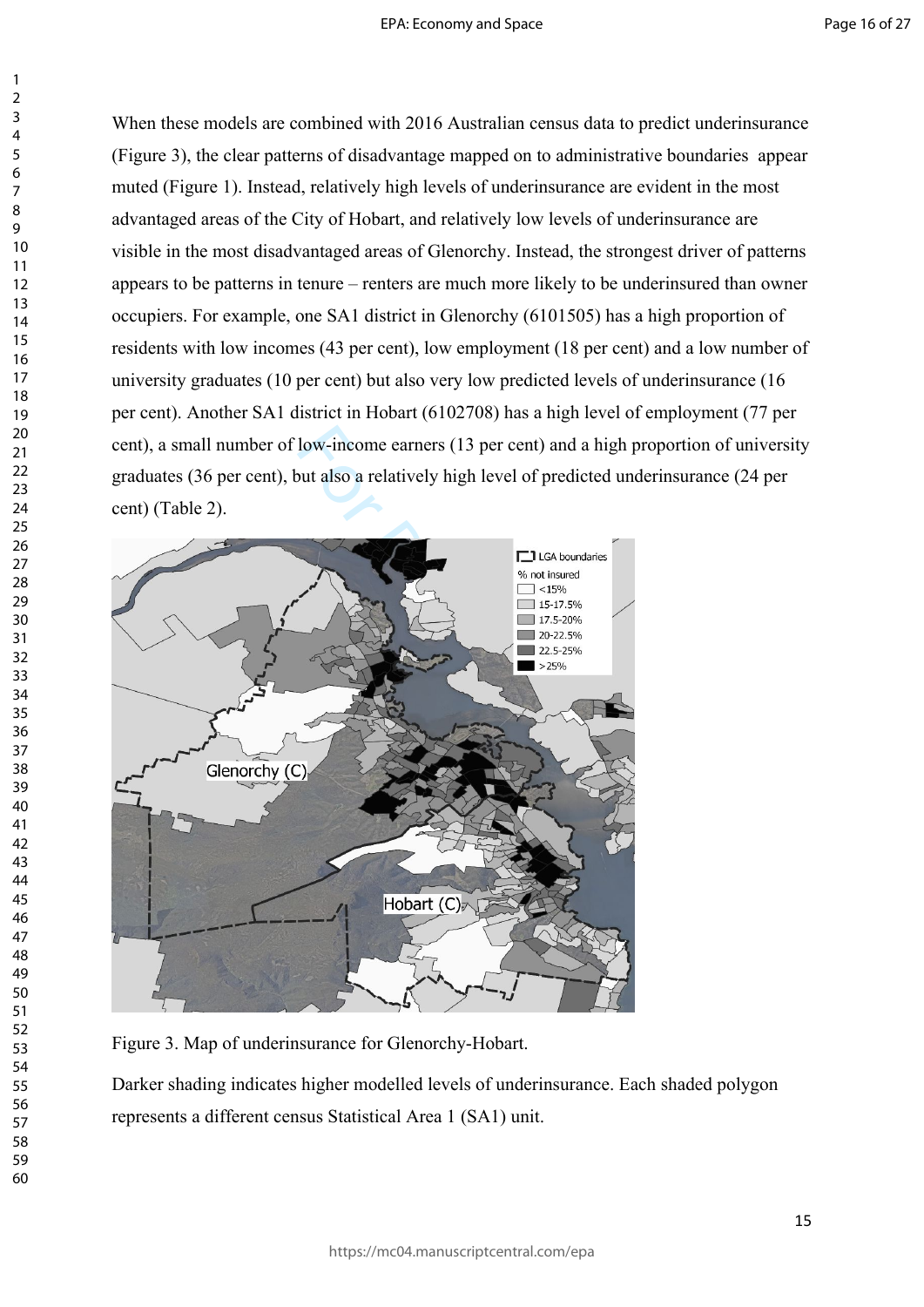| SA1                                         | 6101505        | 6101412        | 6103215        | 6103104 | 6102708 | 6101415        | 6103217 | 6101909   |
|---------------------------------------------|----------------|----------------|----------------|---------|---------|----------------|---------|-----------|
| <b>LGA</b>                                  | Glenorchy      | Glenorchy      | Hobart         | Hobart  | Hobart  | Glenorchy      | Hobart  | Glenorchy |
| <b>IRSD</b> Decile <sup>1</sup>             | $\overline{2}$ | 6              | 10             | 10      | 6       | $\mathbf{1}$   | 8       |           |
| Population <sup>1</sup>                     | 312            | 225            | 330            | 303     | 464     | 272            | 459     | 326       |
| Renters % <sup>1</sup>                      | $\overline{4}$ | $\overline{4}$ | $\overline{3}$ | 16      | 57      | 58             | 66      | 67        |
| <b>University</b>                           | 10             | 12             | 50             | 49      | 36      | $\overline{4}$ | 30      | 11        |
| graduates $\%$ <sup>1</sup>                 |                |                |                |         |         |                |         |           |
| Income $\leq$ AUD\$650/wk $\%$ <sup>1</sup> | 43             | 9              | 8              | 8       | 13      | 40             | 16      | 36        |
| In employment $\%$ <sup>1</sup>             | 18             | 63             | 62             | 57      | 77      | 40             | 47      | 51        |
| <b>Underinsured %</b>                       | 16             | 14             | 14             | 15      | 24      | 31             | 26      | 33        |
| 1. Australian Bureau of Statistics (2019)   |                |                |                |         |         |                |         |           |

https://mc04.manuscriptcentral.com/epa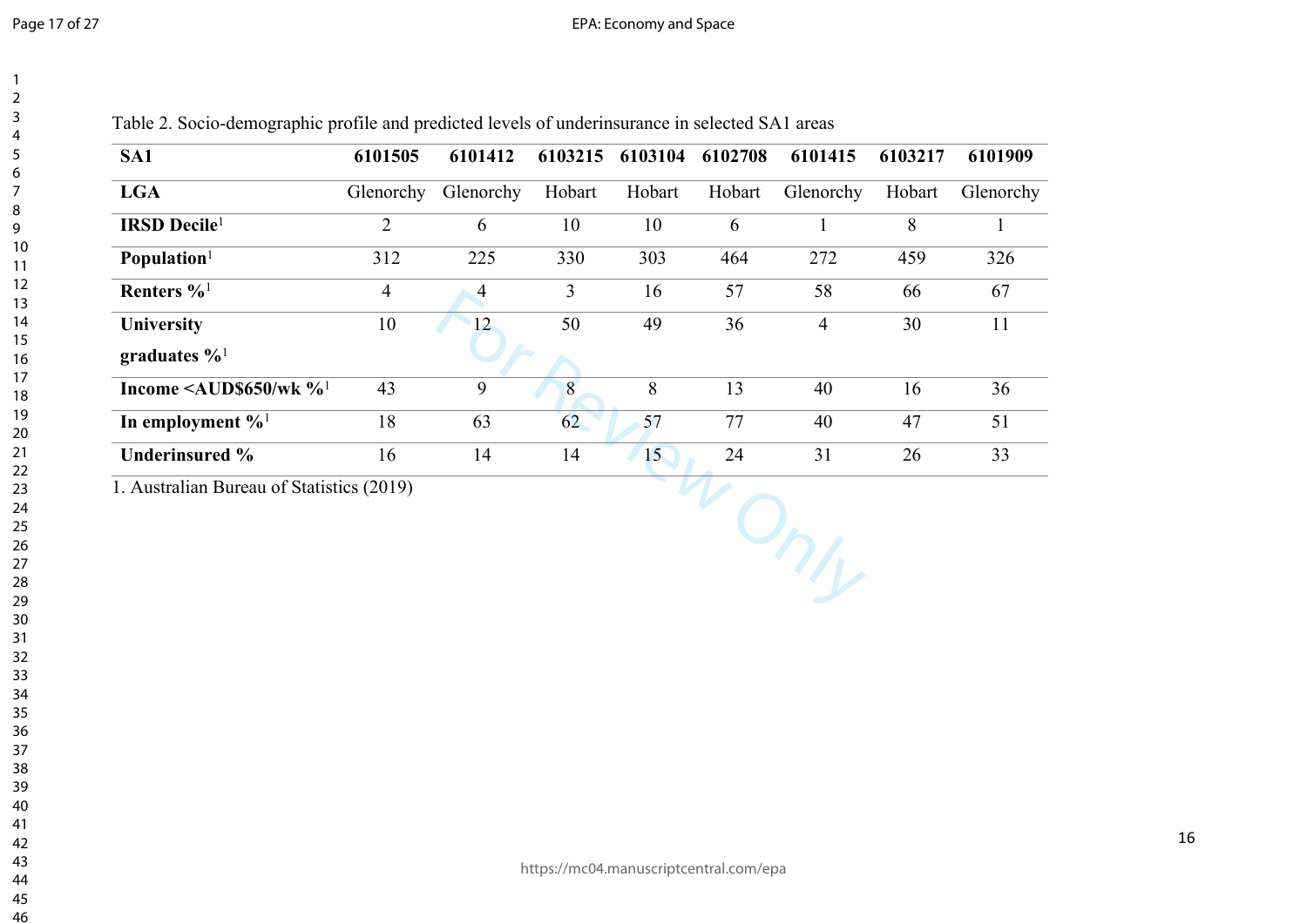## **Underinsurance as adaptation**

Our spatial mapping demonstrates that underinsurance does not necessarily map onto disadvantage – the clear delineation of disadvantage and advantage between Glenorchy and Hobart (Figure 1) is muted when mapping underinsurance (Figure 3). This finding confirms one of the two category errors that we identified as (re)produced in the universalising association between disadvantage and riskiness: there is not a necessary relationship between underinsurance and disadvantage. The pattern of underinsurance, when collectivized at the level of suburbs, exceeds the moralization and stigmatization constituted within the linking of insurance status with disadvantage. In this we do not claim that welfare-oriented concerns about underinsurance are unwarranted or false. As our findings show, lower income remains a significant factor associated with underinsurance. However, other indicators of disadvantage – educational attainment and employment status – are not significant and thus, the nature of a socio-economic derived explanation for underinsurance is fallacious.

diated with underinsurance. However, other<br>iated with underinsurance. However, other<br>al attainment and employment status – are<br>nomic derived explanation for underinsurar<br>e place-specificity of property insurance ha<br>insuran Previous references to the place-specificity of property insurance have drawn upon socioeconomic status and how insurance contributes to (re)producing familiar types of communities and places – disadvantaged and advantaged. This includes speculation of urban 'splintering' driven by insurance availability – the creation of enclaves of disadvantage and wealth in disaster-prone areas (Johnson, 2015), and socio-economic divides being hardened through the spatial distribution of underinsurance (Booth and Tranter, 2018). Housing tenure has not been considered. However, in our analysis it is housing tenure that is the strongest predictor of underinsurance. Renters who do not have contents insurance contribute significantly to our mapping of underinsurance, with the even ratio of owner occupiers to renters (2:1) across both municipalities an influential factor in the distribution of underinsurance.

In countries like Australia, the United Kingdom and the United States, owning a home has been both the norm and the ideal (Bate, 2018). This has informed the focus of housing tenure research and policy, with ownership receiving far more elucidation, scrutiny and intervention than renting: 'little attention has been given to the cultures and practices of homemaking among renters' (Bate, 2018: 11). Renting has generally assumed to be a temporary and marginal occurrence, however recent trends are drawing attention to this tenure type as socially and economically significant and influential (Bate, 2018). Over the past decade, in Australia, the rental sector has grown by 38 per cent, and 2.1 million households are now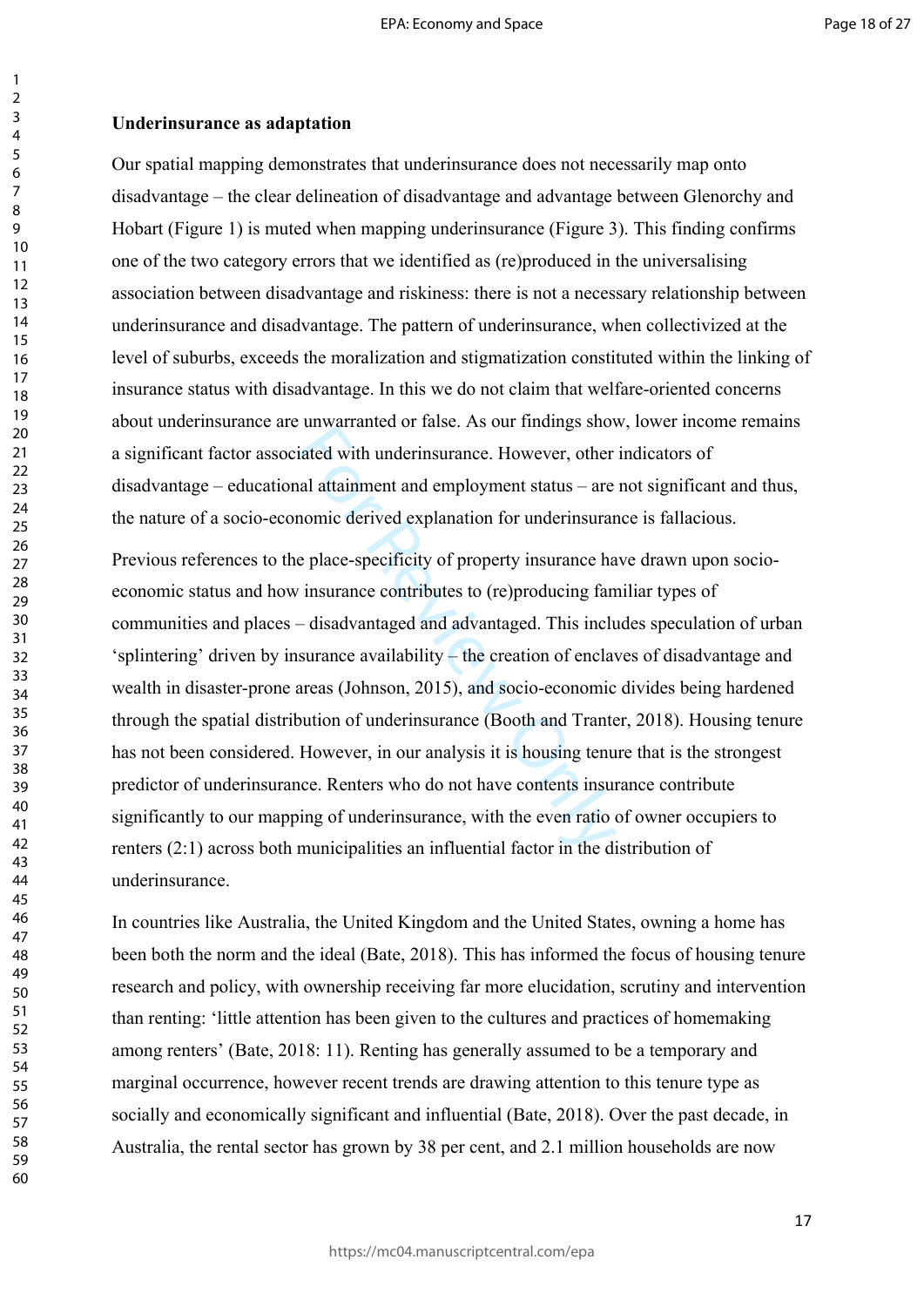$\mathbf{1}$ 

60

renting (Hulse et al. 2018). Households are also now renting for longer (Martin et al., 2018) though leases are commonly only 6 or 12 months in duration (Bate, 2018).

The factors driving the growth in the rental sector in Australia, and in countries like the United Kingdom and United States (Bate, 2018), are complex and spatially variagated (Martin et al., 2018). The financialization of housing – investment in housing assets as privatised welfare and a form of financial security (Aalbers, 2017) – is one significant contributor, with 'middle-Australia' now possessing an asset base dominated by housing i.e. investment properties in the rental market (Bryan and Rafferty, 2018; Gurran and Phibbs, 2016). However, the imagined security has not been forthcoming.

aations are now evident across all socio-der<br>ne live more financially stressed and precar<br>um... We are all subject to a range of finance<br>wealthiest have greater means to absorb p<br>*i* are still exposed (increasingly exposed Significant income fluctuations are now evident across all socio-demographic bands in Australia, and 'while some live more financially stressed and precarious lives than others, we all live on a risk continuum… We are all subject to a range of financial risks…' (Bryan and Rafferty, 2018: 103). The wealthiest have greater means to absorb personal or global financial shocks, but they are still exposed (increasingly exposed) to financialized risks – albeit in different ways and to different degrees to other cohorts. 'Middle-Australia' is the most exposed to financial stress and risk due to its housing dominated asset base and no growth in insurance uptake because of limited discretionary funds (Bryan and Rafferty, 2018). Low income earners have more diversified assets and contrary to popular perception, those that have insurance (of all types) spend more of their income, proportionately, on it. They have also significantly increased their insurance commitments over the last decade. While this appears largely driven by government incentives for private health insurance (Bryan and Rafferty, 2018), it indicates a shift regarding which households have discretionary spending power. Low income earners may be more at risk of poverty, but not necessarily of financial stress and risk (Bryan and Rafferty, 2018).

With housing financialization contributing the growth in the rental sector, our findings point towards a related growth in underinsurance with many renters choosing not to insure. Financialization, as French et al. (2011) observe, inevitably manifests contradictions and limitations – in this case, the financialized actions of some co-producing *a*financialized responses to insurance. This relationship is not linear and causal, with the historic and cultural norms that have led to low levels of contents insurance amongst renters dovetailing with housing trends to produce a rise in households without property insurance. When renting was short term and generally undertaken by people expected to move into home ownership, they likely had a low asset base and were thus, low risk should an adverse event impact their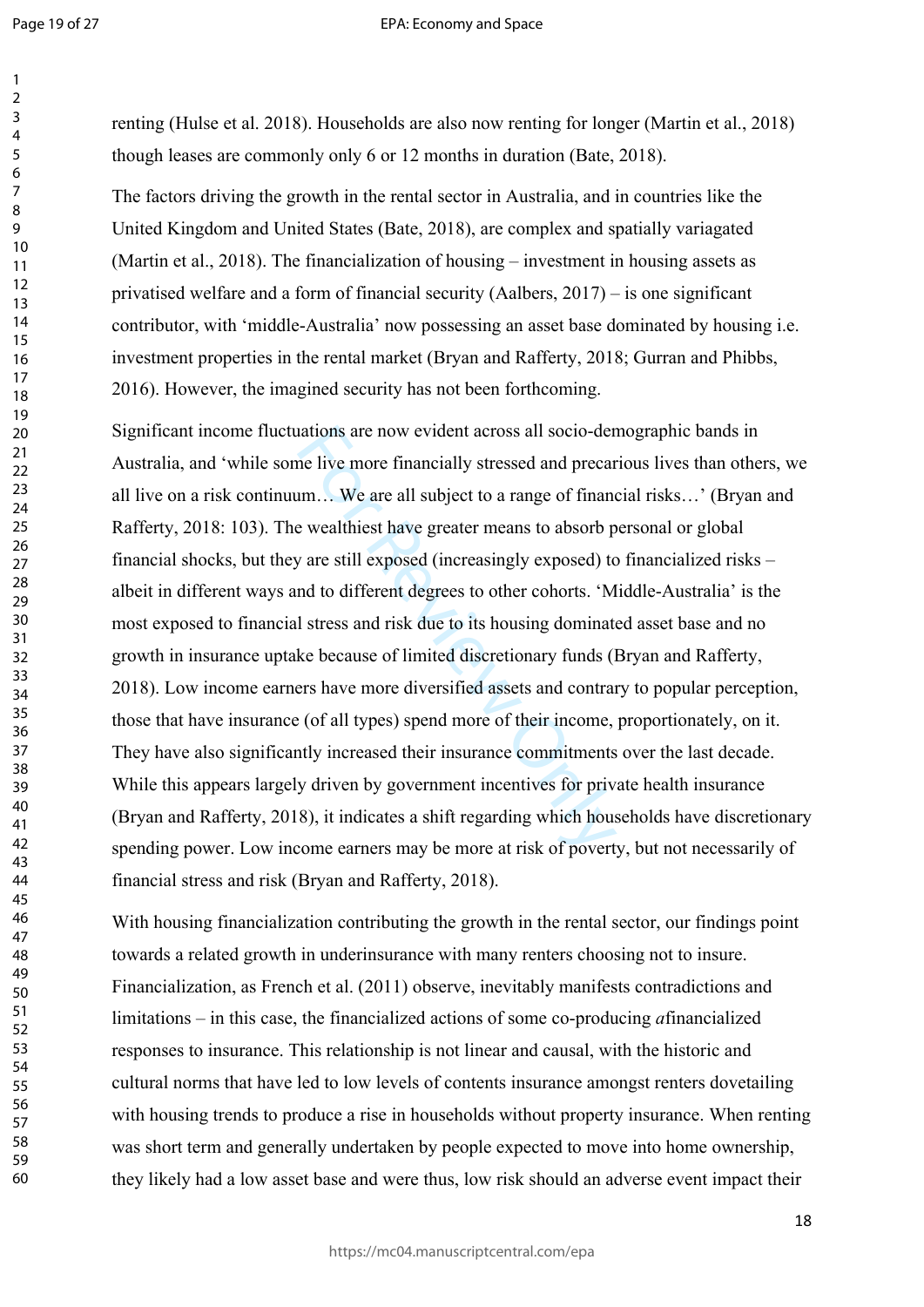possessions. There remains a tendency to assume that renters are low risk; risking a loss of limited personal possessions but not the loss of a substantial housing asset (withheld for peer review).

Unlike many other western countries where the largest cohort of renters tend to be low income earners, Australian renters are evenly spread across all income categories (Martin et al., 2018). In addition, Australians identified as not accessing and possessing financial services and products such as insurance, include people also distributed fairly evenly across educational attainment and income categories, as well as a significant number of people in full time employment and a high number of young Australians (mostly not students) (Centre for Social Impact, 2014). The exception is those with income less than AU\$300 per week who are much more likely to not access and possess financial services and products, because of financial constraints and perhaps a smaller asset base. There is also little doubt that underinsurance – choosing not to purchase house and/or contents insurance – is used by some in managing household financial pressures (Booth and Harwood, 2016). This includes these lowest income earners and 'middle Australians' experiencing financial stress (Bryan and Rafferty, 2018).

The exception is also what income less in<br>y to not access and possess financial service<br>and perhaps a smaller asset base. There is all<br>ignot to purchase house and/or contents in<br>financial pressures (Booth and Harwood, 20<br>d For renters, and as noted above, the discretionary nature of property insurance can also be influenced by a historically constituted sense of transience (Bate, 2018). These households may have fewer assets because of frequent moves (note lease length above), and/or devalue their possessions when compared to housing assets. Booth and Harwood (2016), for example, observe a sense of irreplaceability borne of personal possessions that are hand-me-downs, second hand or homemade. While insurers may define these as insurable, some households deem these uninsurable i.e. they cannot be replaced because of their sentimental and emotional value or are deemed unworthy of financial investment in insurance to ensure their replacement. These decisions and the complexity of everyday factors that inform them, exceed financialized and marketized logics and capacities.

More generally, there is also evidence that underinsurance can address the perceived risk of being bound and dependent upon insurers and insurance (Booth and Harwood, 2016). High levels of distrust in insurers and associated uncertainty about how and if insurance will work in the face of an adverse event, means that some achieve a sense of security by not purchasing insurance as this negates alignment with untrustworthy insurers. There is also evidence that some with adequate wealth and assets to enable recovery independent of insurers, chose not to insure (Collins, 2011).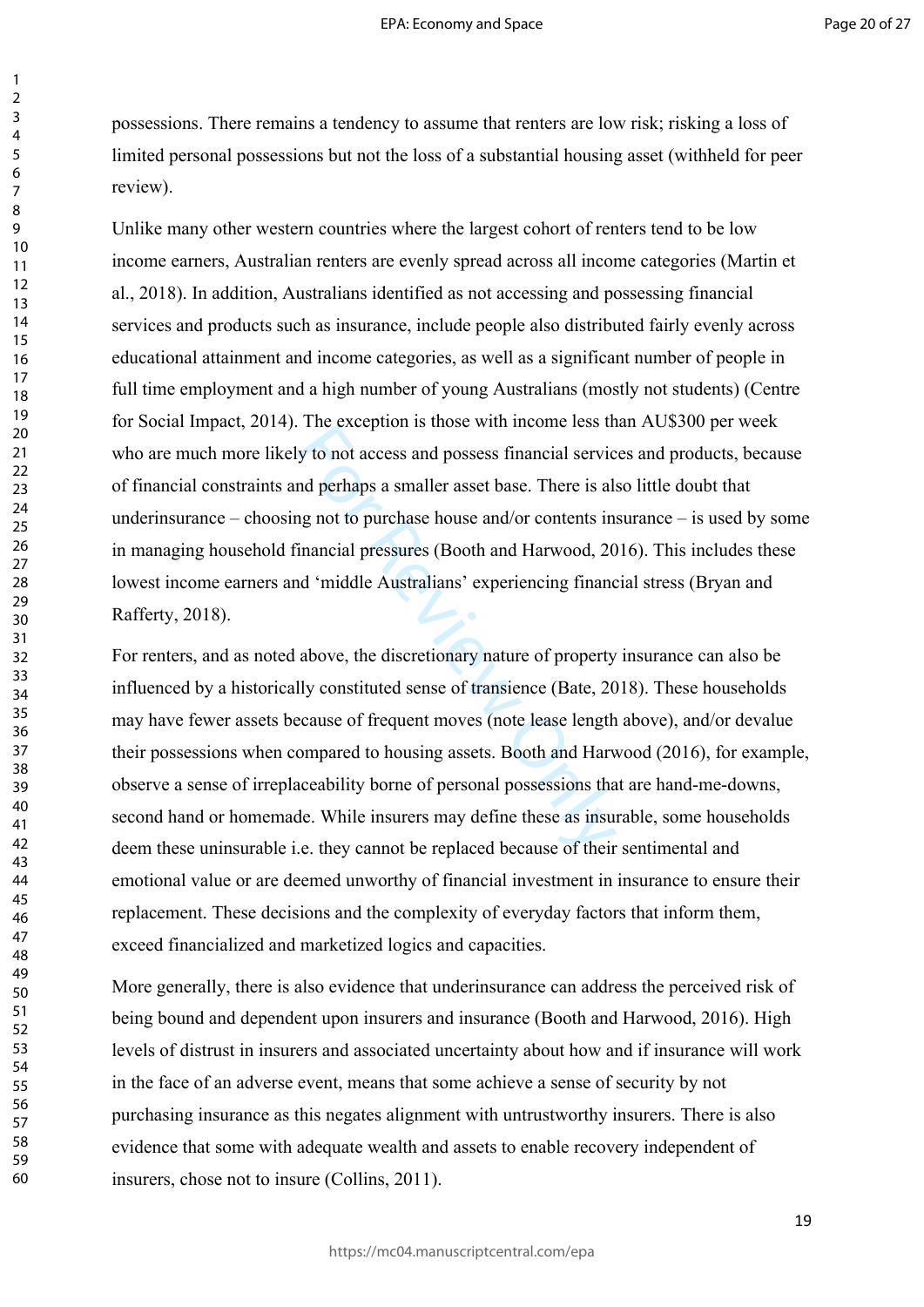Page 21 of 27

 $\mathbf{1}$ 

#### EPA: Economy and Space

60

Hence, what our research suggests is that rather than (re)producing familiar patterns of socioeconomic disadvantage-advantage, the relationship between housing tenure and insurance points towards the emergence of new cohorts that are more or less financialized. Following the observation that financialization 'clearly has the potential to exacerbate unevenness across individuals, social groups, and organisations in space and place' (Pike and Pollard, 2010: 34), we observe in relation to property insurance, that financialization appears to (re)produce responses (for example, to not insure) that are constituting novel places.

The manifestation of these places disrupts linear and deterministic understandings of financialization and the creation of financialized subjects. Households are renegotiating or reproducing financialization on their own terms, or at least (re)producing this process in relation to other everyday factors that exceed the machinations of global financial systems. Financialization is described as '"commercially inspired selfhood" that conditions individuals to take on greater financial responsibilities and risks' (Pike and Pollard, 2010: 32) and as creating 'financially self-disciplined subjects' (French et al. 2011: 804). Here it also includes the possibility (the probability) of unconditioned or *a*disciplined subjectivities.

bon on their own terms, or at least (to produce the machinations of globed as "commercially inspired selfhood" tal responsibilities and risks' (Pike and Poll disciplined subjects' (French et al. 2011: 8 bility) of uncondit While the process of marketization strives to wrestle dynamic relations into passive goods, some households exert agency on whether a 'good' is recognized as valuable in its pacified form. In other words, household-manifest agency that is intended to sustain households (and not necessarily markets) embodies financial, material and householder dimensions, and brings its own logics and devices to work within the processes of financialization and marketization. Underinsured households are not necessarily and inevitably 'a problem in need of a solution' but can represent a freeing of 'passive goods' – of activating rather than pacifying relations that can be variously arranged and assembled in other ways, elsewhere.

Thus, underinsurance constitutes a 'privileged object for analysing how goods become pacified' (Çalişkan and Callon, 2010: 8) *and* a privileged object for considering how pacification may fail or be resisted. It represents a nexus of resistance or assertion constituted within the processes of financialization and marketization; these processes are co-creating other non-insurantial possibilities. These possibilities are not necessarily ones premised on risk management and can entail their own risks – financial (including a reliance on other forms of support if losses are suffered) and moral (as sitting apart from the 'good insuredtype people'). However, unlike an insurance policy, these possibilities appear likely to (re)produce everyday uncertainty in more tangible and negotiable ways. In this, underinsurance constitutes a form of adaptation; of households making changes in response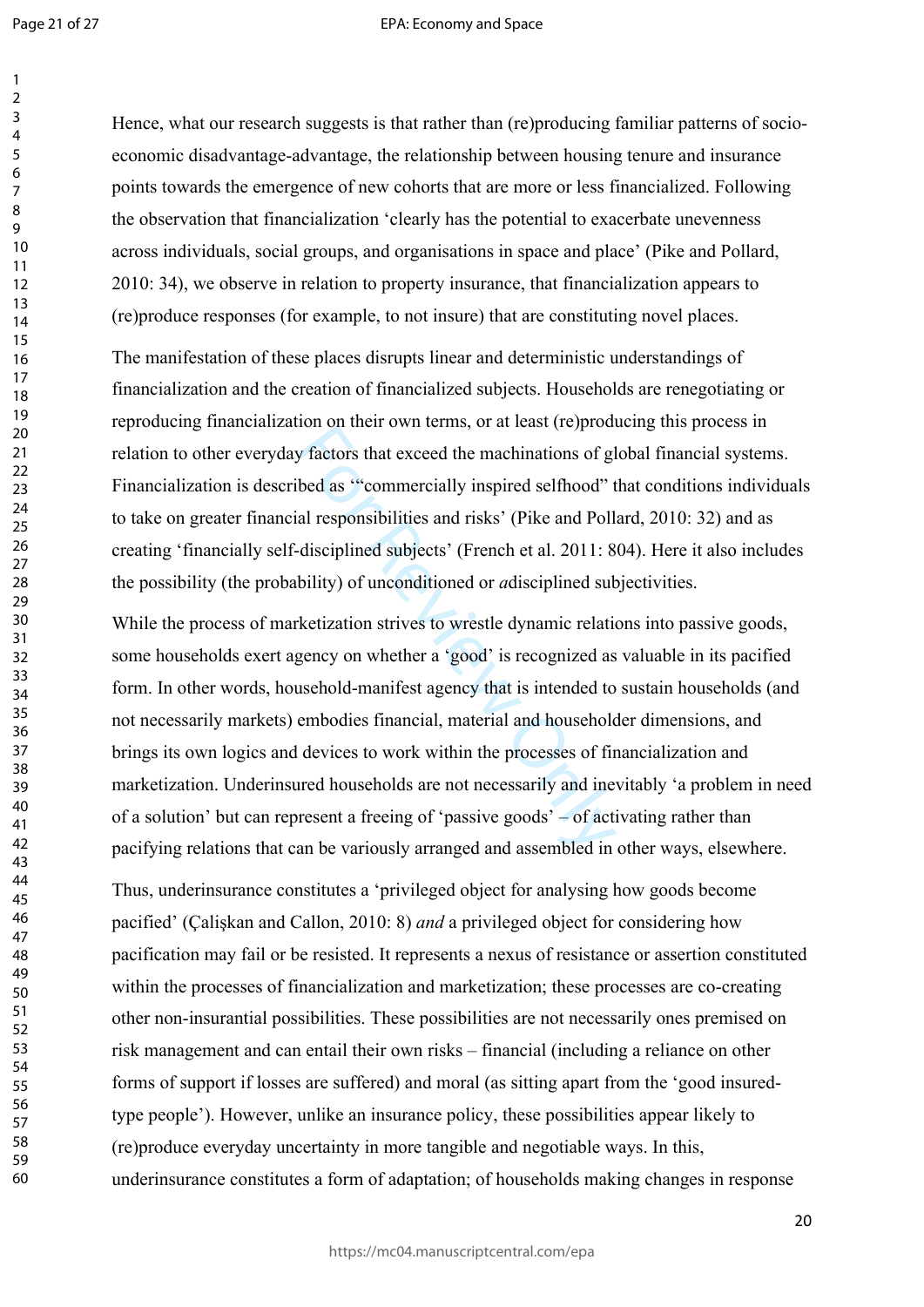to present or future socio-ecological challenges (Biermann, 2015). It is not, in and of itself, risky or a representation of riskiness – supporting our observation of the category error of mapping riskiness onto insurance status.

and urban environments rather than enablindurban environments rather than enablindurban environments rather than enablindurch sehold underinsurance embody *a* financialis th those constituting insurance as a neolibe mes in New and evolving insurance technologies are often perceived to enhance the adaptive capacities of householders and regions, enabling recovery, incentivising mitigation and enabling the stability and growth of financial systems (e.g. Hudson et al., 2016; McGee et al., 2014; Surminski et al., 2016). In this, adaptation is frequently deployed within a form of governance that normalises neoliberalism (O'Hare et al., 2016). Yet, insurance has also been identified as contributing to the maintenance of a problematic socio-ecological status quo. It co-produces maladaptative responses through, for example, dictating the reconstruction of disaster-prone buildings and urban environments rather than enabling rebuilds with mitigative capacities (O'Hare et al., 2016). From the vantage point of households, the adaptative capacities created by household underinsurance embody *a*financialized and *a*marketized logics that are at odds with those constituting insurance as a neoliberal adaptative mechanism. In this regard, when it comes in contributing to everyday financial and material adaptation, underinsurance appears to hold far more adaptive capacity than insurance.

### **Conclusion**

The patterns of house and contents underinsurance that we illustrate spatially and discursively indicate place-specified responses within the processes of financialization and marketization. Households exert agency in deploying underinsurance in response to everyday challenges, and underinsurance is not a risk *per se* for households and does not, in and of itself, represent a manifestation of riskiness. Thus, our map of underinsurance is not a 'risk' map, but one that represents spatially variegated and 'distinctive ecologies of financial knowledge, practices and subjectivities' (French et al. 2011: 812).

There is need for greater understanding of the relationship between housing tenure, and social and financial security and vulnerability relating to property insurance. This includes further investigation of the intersection of the financialization of housing, for which there is a substantial body of work (e.g. Aalbers, 2017; Gurran and Phibbs, 2016; Searle and Smith 2010), and insurance as located within the processes of financialization. As we observe, housing financialization is 'growing' an *a*financialized pattern of underinsurance; property underinsurance is co-produced rather than ameliorated through financialization. There is also an opportunity to investigate a range of factors in relation to renting and insurance. Despite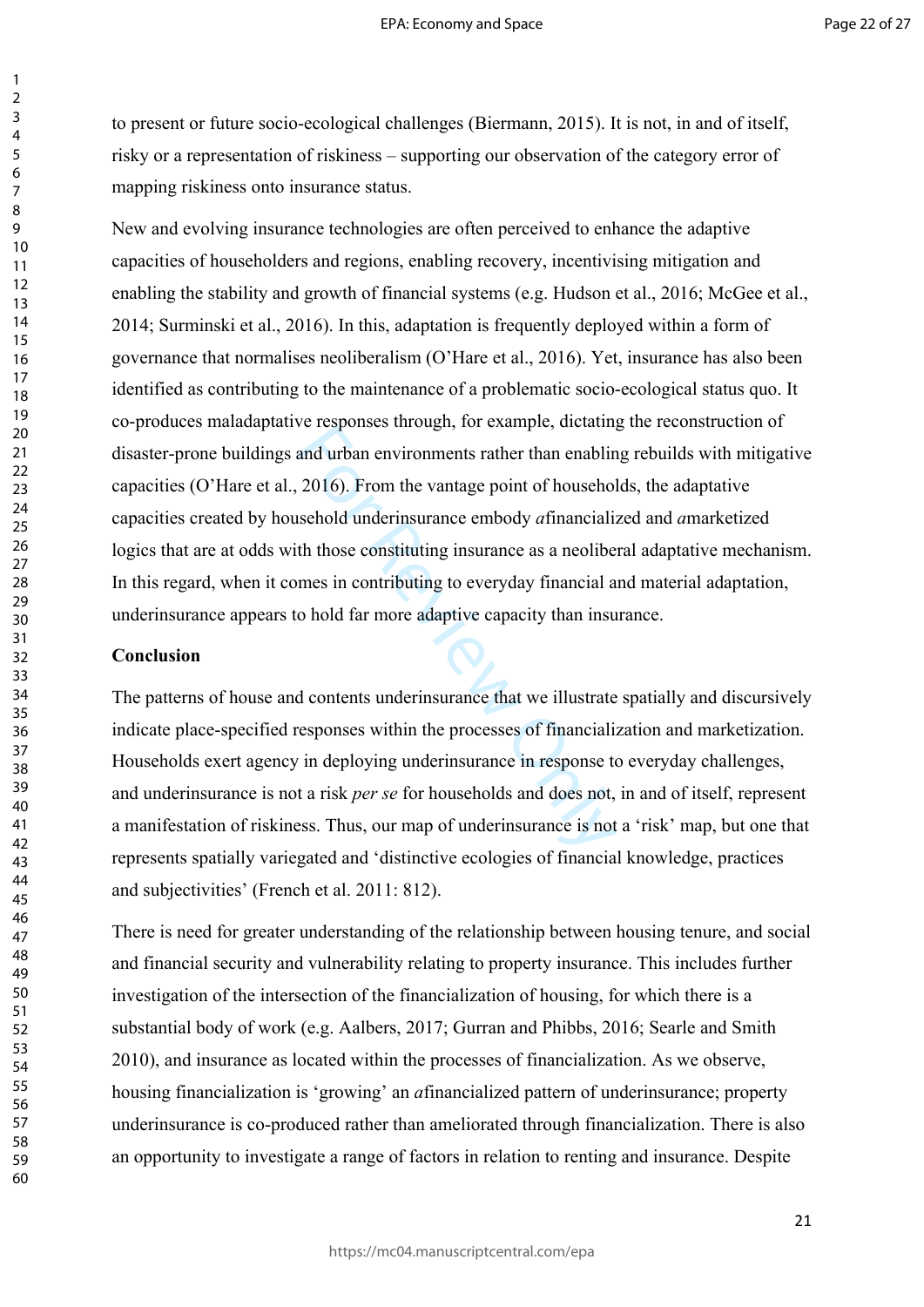$\mathbf{1}$ 

60

blogies in property management. All these ve attention that could shed further light on<br>nouseholds and how these are constituted th<br>nouseholds and how these are constituted th<br>ne variegated financialization of housing. *Ir* assumptions of renters as low risk, there are indications that while the risks of underinsurance differ between housing type, they are potentially no less significant for renters than for owners. Following a disaster event, for example, in addition to a potential loss of contents, renters without adequate insurance can face homelessness or having no option but to live in a damaged property (withheld for peer review). Avenues of further research on renting and insurance include: the place specificity of adverse events and risk perceptions; the specificities of different types of property insurance (house, contents and landlord-investor insurance, and how contents insurance may differ for owner occupiers and for renters); riskrelated interactions between renters, landlord-investors and property management agencies; tenancy laws and contractual factors; the mobility and everyday practices of renters; and, the emergence of new technologies in property management. All these warrant closer quantitative and qualitative attention that could shed further light on the everyday risks and adaptative capacities of households and how these are constituted through insurance.

### **References**

Aalbers, M. B. (2017) The variegated financialization of housing. *International Journal of Urban and Regional Research* 41(4): 542-554.

Atreya A, Ferreira S and Michel-Kerjan E (2015) What drives households to buy flood insurance? New evidence from Georgia. *Ecological Economics* 117: 153–161.

Australian Bureau of Statistics (2019) Socio-economic indexes for areas. Available at: http://www.abs.gov.au/websitedbs/censushome.nsf/home/seifa (accessed on 15 April 2019).

Bate B (2018) Understanding the influence tenure has on meanings of home and homemaking practices. *Geography Compass* 12(1) DOI: 10.1111/gec3.12354

Biermann, F. (2015) Earth system governance. In: Pattberg PH and Zelli F (Eds) *Encyclopedia of Global Environmental Governance and Politics*. Edward Elgar Publishing: Cheltenham, UK, pp.16-22.

Block W (2006) Katrina: Private enterprise, the dead hand of the past, and weather socialism; an analysis in economic geography. *Ethics, Place and Environment* 9(2): 231–241.

Blunsdon B (2016) Australian Survey of Social Attitudes, 2015. Australian Consortium for Social and Political Research Incorporated. Available at: https://www.acspri.org.au/aussa (accessed 15 April 2019).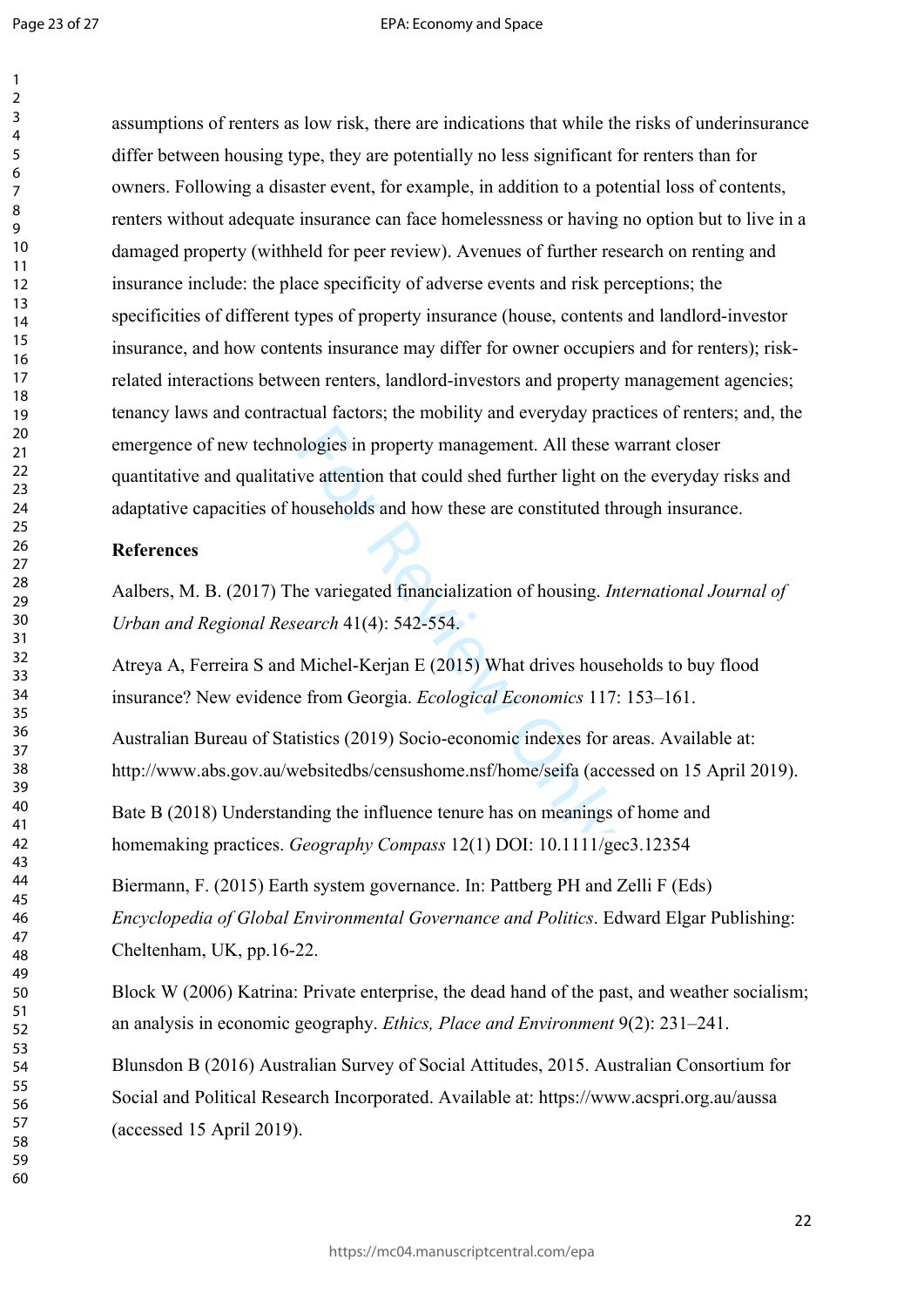Booth K and Harwood A (2016) Insurance as catastrophe: A geography of house and contents insurance in a bushfire prone area. *Geoforum* 69: 44-52.

Booth K and Tranter B (2018) When disaster strikes: Under-insurance in Australian households. *Urban Studies* 55(14): 3135-3150.

Booth K, Tranter B and Erikson C (2015) Properties under fire: Why so many Australians are inadequately insured against disaster. *The Conversation* 20 November. Available at: https://theconversation.com/properties-under-fire-why-so-many-australians-are-inadequatelyinsured-against-disaster-50588 (accessed on 15 May 2018).

Bryan D and Rafferty M (2018) *Risking Together: How Finance is Dominating Everyday Life in Australia*. Sydney: Sydney University Press.

Example 1: Sydney University Press.<br>
Finel B (2016) Households at the frontiers<br>
Finel B (2004) Multimodel inference: Undersident DR (2004) Multimodel inference: Undersident DR (2004) Multimodel inference: Undersident DR Bryan D, Rafferty M and Tinel B (2016) Households at the frontiers of monetary development. *BEHEMOTH A Journal on Civilisation* 9(2): 46-58.

Burnham KP and Anderson DR (2004) Multimodel inference: Understanding AIC and BIC in model selection. *Sociological Methods Research* 33; 261-304.

Callon M (2016) Revisiting marketization: From interface-markets to market-agencements. *Consumption Markets & Culture* 19(1): 17-37.

Çalişkan K and Callon M (2010) Economization, part 2: A research programme for the study of markets. *Economy and Society* 39(1): 1-32.

Cameron A (2005) Geographies of welfare and exclusion: Initial report. *Progress in Human Geography* 29(2): 194-203.

Cameron A (2006) Geographies of welfare and exclusion: Social inclusion and exception. *Progress in Human Geography* 30 (3): 396-404.

Cameron A (2007) Geographies of welfare and exclusion: Reconstituting the public. *Progress in Human Geography* 31 (4): 519-526.

Centre for Social Impact (2014) *Measuring Financial Exclusion in Australia*. Sydney: Centre for Social Exclusion.

Collier S (2008) Enacting catastrophe: Preparedness, insurance, budgetary rationalization. *Economy and Society* 37(2): 224-250.

Collins D (2011) Reducing the risks: improving access to home contents and vehicle insurance for low-income Australians. Available at: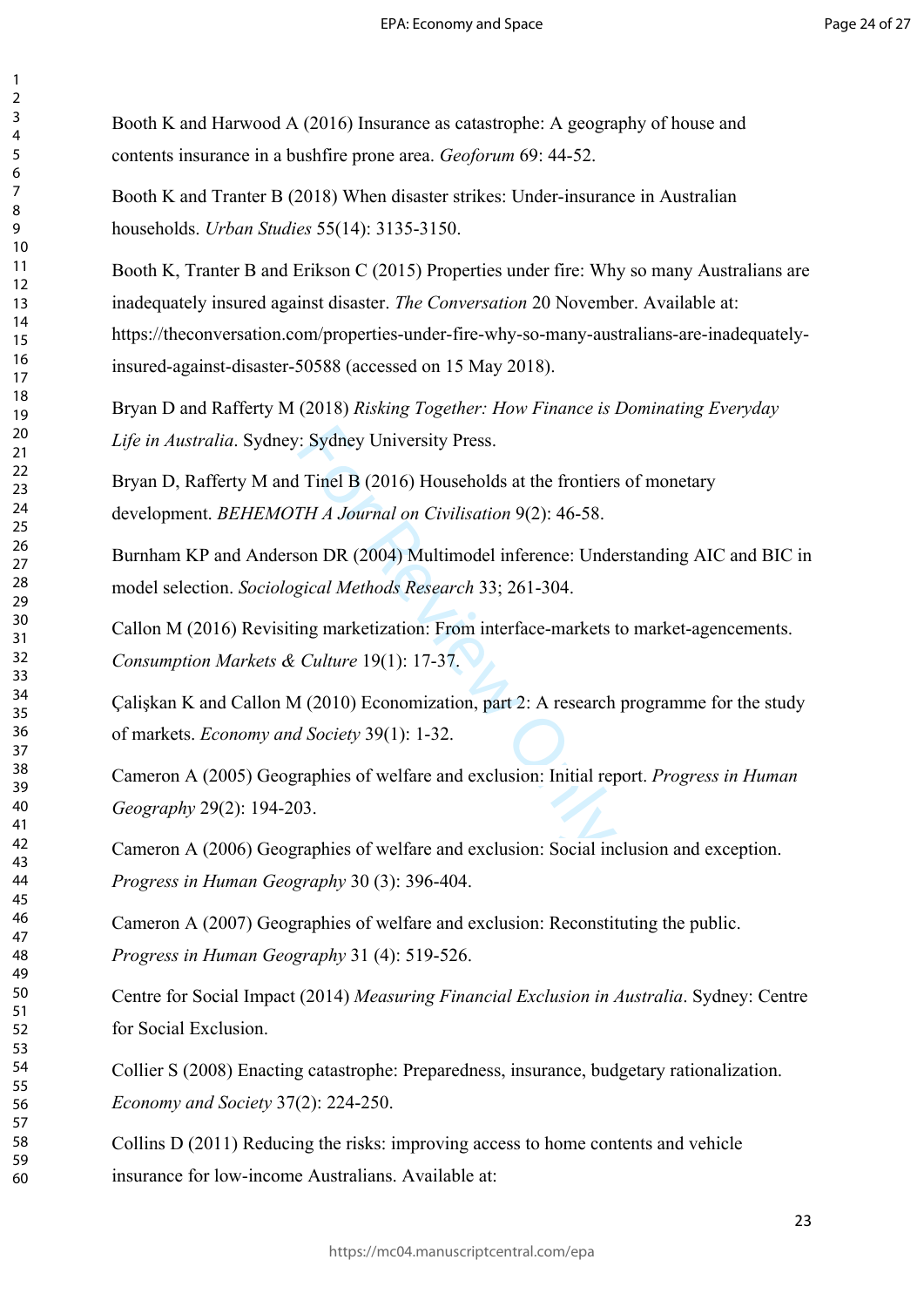$\mathbf{1}$ 

http://library.bsl.org.au/jspui/bitstream/1/5982/1/Collins Reducing the risks insurance 201 1.pdf (accessed on 14 May 2019).

idcommunity (2018) Glenorchy City: SEIFA by Local Government Area. Available at: https://profile.id.com.au/glenorchy/seifa-disadvantage (accessed on 13 November 2018).

de Vet E, Eriksen C, Booth K and French S (2019) An unmitigated disaster: Shifting from response and recovery to mitigation for an insurable future. *International Journal of Disaster Risk Reduction* DOI: 10.1007/s13753-019-0214-0

Denzin NK and Lincoln YS (2011) Introduction: The discipline and practice of qualitative research. In: Denzin NK and Lincoln YS (eds.) *The SAGE Handbook of Qualitative Research*. Los Angeles: SAGE, pp. 1-20.

Ericson R and Doyle A (2004) Catastrophic risk, insurance and terrorism. *Economy and Society* 33(2): 135-173.

SAGE, pp. 1-20.<br>2004) Catastrophic risk, insurance and terre<br>
e and risk. In: Burchell G, Gordon C and M<br>
in Governmentality. Harvester Wheatsheaf<br>
(009) Excessive financialisation: Insuring li<br>
paces of biosocial excess. Ewald F (1991) Insurance and risk. In: Burchell G, Gordon C and Miller P (Eds) *The Foucault Effect: Studies in Governmentality*. Harvester Wheatsheaf: Hertfordshire, pp.197– 210.

French S and Kneale J (2009) Excessive financialisation: Insuring lifestyles, enlivening subjects, and everyday spaces of biosocial excess. *Environment and Planning D: Society and Space* 27: 1030-1053.

French S and Kneale J (2015) Insuring biofinance: Alcohol, risk and the limits of life. *Economic Sociology* 71(1): 16-24.

French S, Leyshon A and Wainwright T (2011) Financializing space, spacing financialization. *Progress in Human Geography* 35(6): 798-819.

Gurran N and Phibbs P (2016) 'Boulevard of broken dreams': Planning, housing supply and affordability in urban Australia. *Built Environment* 42(1): 55-71.

Hall S (2010) Geographies of money and finance I: Cultural economy, politics and place. *Progress in Human Geography* 35(2): 234–245.

Hall S (2011) Geographies of money and finance II: Financialization and financial subjects. *Progress in Human Geography* 36(3): 403–411.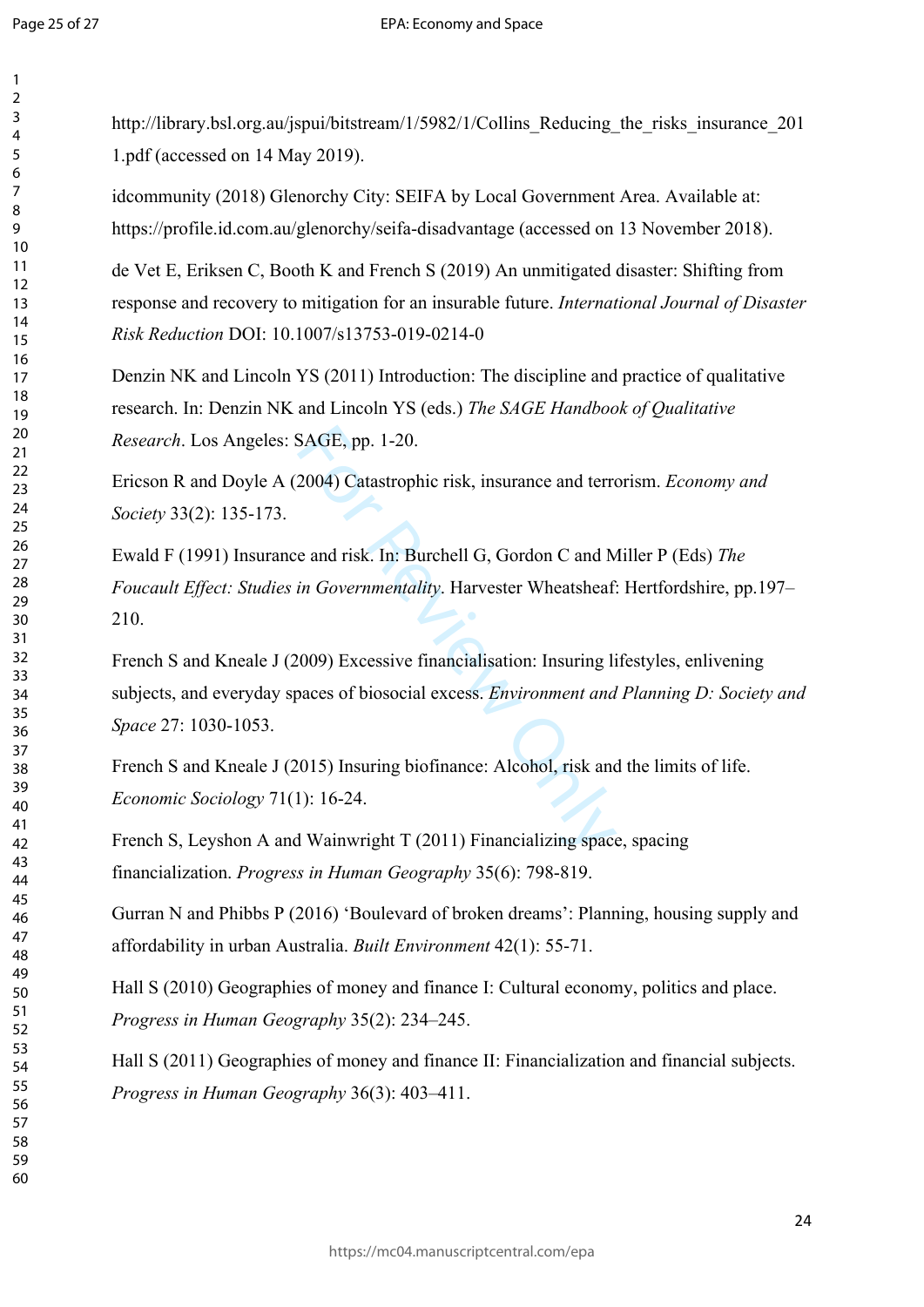Hudson P, Wouter Botzen WJ, Feyen L and Aerts J (2016) Incentivising flood risk adaptation through risk based insurance premiums: Trade-offs between affordability and risk reduction. *Ecological Economics* 125: 1-13.

Hulse, K., Parkinson, S. & Martin, C. (2018) Inquiry into the future of the private rental sector. Australian Housing and Urban Research Institute: Melbourne.

Johnson, L. (2013) Index insurance and the articulation of risk-bearing subjects. *Environment and Planning A* 45: 2663-2681.

Johnson L (2014) Geographies of securitized catastrophe risk and the implications of climate change. *Economic Geography* 90(2): 155-185.

rophic fixes: Cyclical devaluation and accu<br>mental and Planning A: Economy and Space<br>M (2009) Insuring Against Catastrophes. V<br>sity of Pennsylvania.<br>Response to issues paper on natural disaster<br>tivity Commission. Available Johnson L (2015) Catastrophic fixes: Cyclical devaluation and accumulation through climate change impacts. *Environmental and Planning A: Economy and Space* 47: 2503–2521.

Kunreuther H and Pauly M (2009) *Insuring Against Catastrophes*. Working Paper #2009-04- 13. Philadelphia: University of Pennsylvania.

Legal Aid NSW (2014) Response to issues paper on natural disaster funding arrangements. Submission to the Productivity Commission. Available at:

www.legalaid.nsw.gov.au/\_\_data/assets/pdf\_file/0003/19722/Submission-Natural-Disaster-Funding-Arrangements-June-2014-final.pdf (accessed 13 November 2018).

Lehtonen T (2017) Domesticating insurance, financializing family lives: The case of private health insurance for children in Finland. *Cultural Studies* 31(5): 685-711.

Lehtonen T and Van Hoyweghen I (2014) Editorial: Insurance and the economization of uncertainty. *Journal of Cultural Economy* 7(4): 532-540.

Leyshon A and Thrift N (2007) The capitalization of almost everything: The future of finance and capitalism. *Theory, Culture & Society* 24(7-8): 97-115.

Lloyd's (2018) *A World at Risk: Closing the insurance gap*. Lloyd's: London.

Lo A (2013) The likelihood of having flood insurance increases with social expectations. *Area* 45(1): 70–76.

Lobo-Guerrero, L. (2010) Insurance, climate change, and the creation of geographies of uncertainty in the Indian Ocean Region, *Journal of the Indian Ocean Region*, 6(2), pp. 239– 251.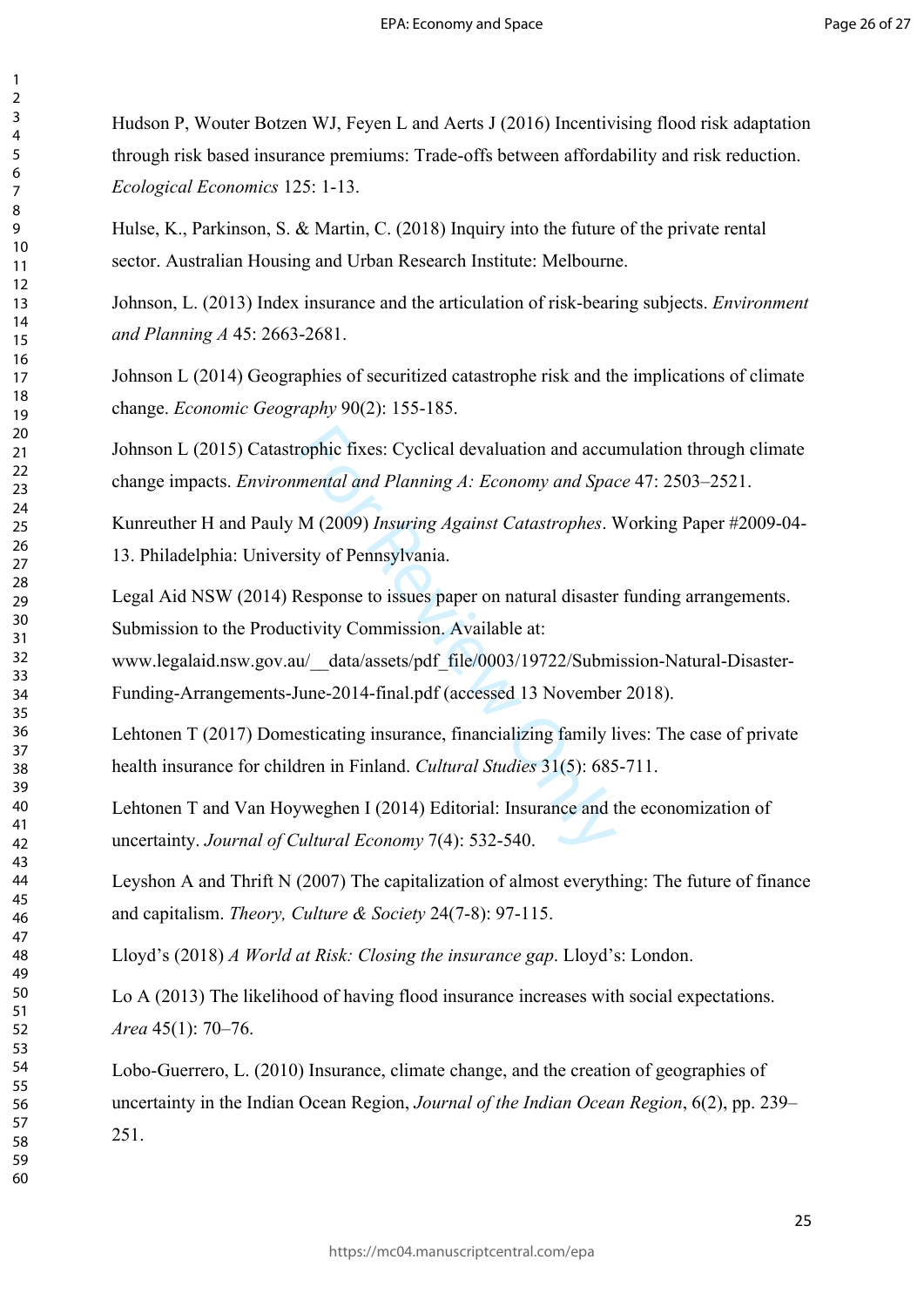$\mathbf{1}$  $\overline{2}$  $\overline{3}$  $\overline{4}$ 5 6  $\overline{7}$ 8 9

Lobo-Guerrero, L. (2013) *Uberrima Fides*, Foucault and the security of uncertainty. *International Journal of the Semiotics of Law* 26: 23-37.

Lobo-Guerrero, L. (2014) The capitalisation of 'excess life' through life insurance. *Global Society* 28(3): 300-316.

Martin C, Hulse K and Pawson H (2018) *The changing institutions of private rental housing: An international review*. Australian Housing and Urban Research Institute: Melbourne.

McAneney J, McAneney D, Musulin R and Walker G (2016) Government-sponsored natural disaster insurance pools: A view from down-under. *International Journal of Disaster Risk Reduction* 15: 1-9.

McFall L (2011) A 'good, average man': Calculation and the limits of statistics in enrolling insurance customers. *The Sociological Review* 59(4): 661–684.

McFall L (2015) *Devising Consumption: Cultural economies of insurance, credit and spending*. Routledge: Abingdon, UK.

McGee JS, Phelan L and Wenta J (2014) Writing the Fine Print: Developing Regional Insurance for Climate Change Adaptation in the Pacific. *Melbourne Journal of International Law* 15(2): 444-472.

I, average man': Calculation and the limits<br>
Exercitor Consumption: Cultural economies of inst<br>
ingdon, UK.<br>
Wenta J (2014) Writing the Fine Print: De<br>
anne Adaptation in the Pacific. Melbourne<br>
onnelly A (2015) Insurance O'Hare P, White I and Connelly A (2015) Insurance as maladaptation: Resilience and the 'business as usual' paradox. *Environment and Planning C: Government and Policy* 34(16): 1175-1193.

O'Malley P and Roberts A (2014) Governmental conditions for the economization of uncertainty, *Journal of Cultural Economy* 7(3): 253–272.

Ossandón J (2014) Reassembling and cutting the social with health insurance. *Journal of Cultural Economy* 7(3): 291-307.

Pike A and Pollard J (2010) Economic geographies of financialization. *Economic Geography*  86(1): 29-51.

Searle BA and Smith SJ (2010) Housing wealth as insurance: Insights from the UK. In: Smith SJ and Searle BA (Eds) *The Blackwell Companion to the Economics of Housing: The Housing Wealth of Nations*. Wiley-Blackwell: Chichester, pp.339-360.

State Government of Victoria (2010) Insure it. It's worth it. Available at: http://insureit.vic.gov.au/ (accessed 15 May 2019).